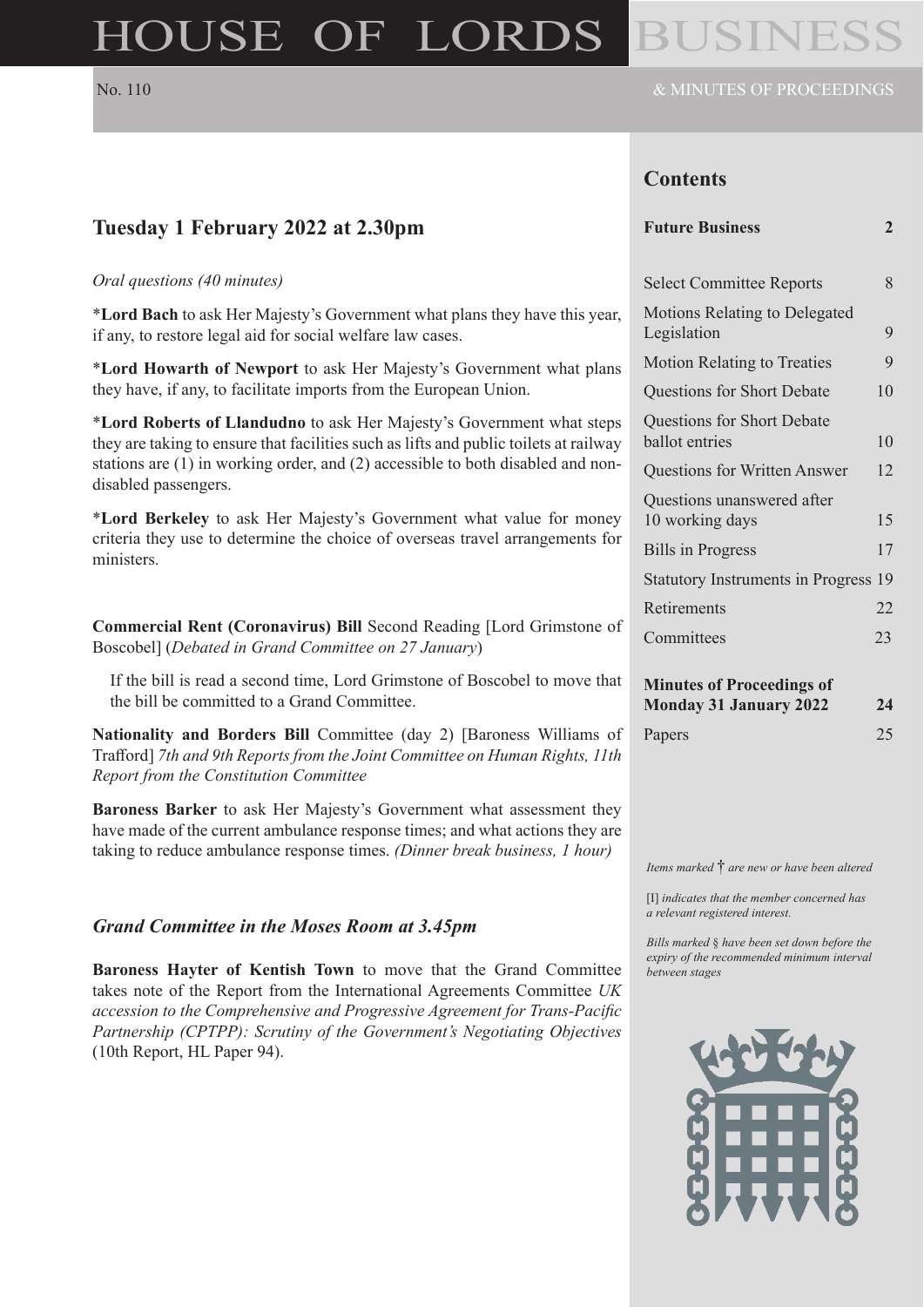### **Future Business**

### **Wednesday 2 February 2022 at 3.00pm**

#### *Oral questions (40 minutes)*

\***Lord Anderson of Ipswich** to ask Her Majesty's Government what assessment they have made of the consequences of current passport and visa requirements on the number of school trips from continental Europe to the United Kingdom.

\***Lord Lexden** to ask Her Majesty's Government what assessment they have made of the recent work of the Independent Office for Police Conduct.

\***Baroness Greengross** to ask Her Majesty's Government what steps they are taking to tackle power of attorney being used as a form of economic abuse that disproportionately affects older people.

†\***Lord Foulkes of Cumnock** to ask Her Majesty's Government what representations they received concerning the evacuation of Pen Farthing and his animals from Kabul.

**International Relations and Defence** The Senior Deputy Speaker to move, further to the resolution of the House of 13 May 2021, that the Committee should also have power to appoint a sub-committee for the purposes of any inquiry under section 3 of the Trade Act 2021;

That the Committee have power to appoint the Chair of the sub-Committee;

That the Committee have power to co-opt any member to serve on the sub-committee;

That the sub-committee have power to send for persons, papers and records;

That the sub-committee have power to appoint specialist advisers;

That the sub-committee have power to meet outside Westminster;

That the evidence taken by the sub-committee be published if the Committee so wishes.

*The Senior Deputy Speaker intends to move the following six motions en bloc: but if any Lord objects the motions must be moved separately to the extent desired.*

**Common Frameworks Scrutiny**The Senior Deputy Speaker to move that Baroness Mobarik be appointed a member of the Select Committee, in place of Lord Caine.

**Constitution** The Senior Deputy Speaker to move that Lord Robertson of Port Ellen be appointed to the Committee.

**European Affairs** The Senior Deputy Speaker to move that Baroness Scott of Needham Market be appointed a member of the Select Committee, in place of Baroness Jolly.

**Procedure and Privileges**The Senior Deputy Speaker to move that Lord Collins of Highbury be appointed an alternate member of the Select Committee.

**Public Services** The Senior Deputy Speaker to move that Lord Willis of Knaresborough be appointed a member of the Select Committee, in place of Baroness Tyler of Enfield.

**Selection** The Senior Deputy Speaker to move that Lord Jones be appointed a member of the Select Committee, in place of Lord Plant of Highfield.

**Building Safety Bill** Second Reading [Lord Greenhalgh]

If the bill is read a second time, Lord Greenhalgh to move that the bill be committed to a Grand Committee.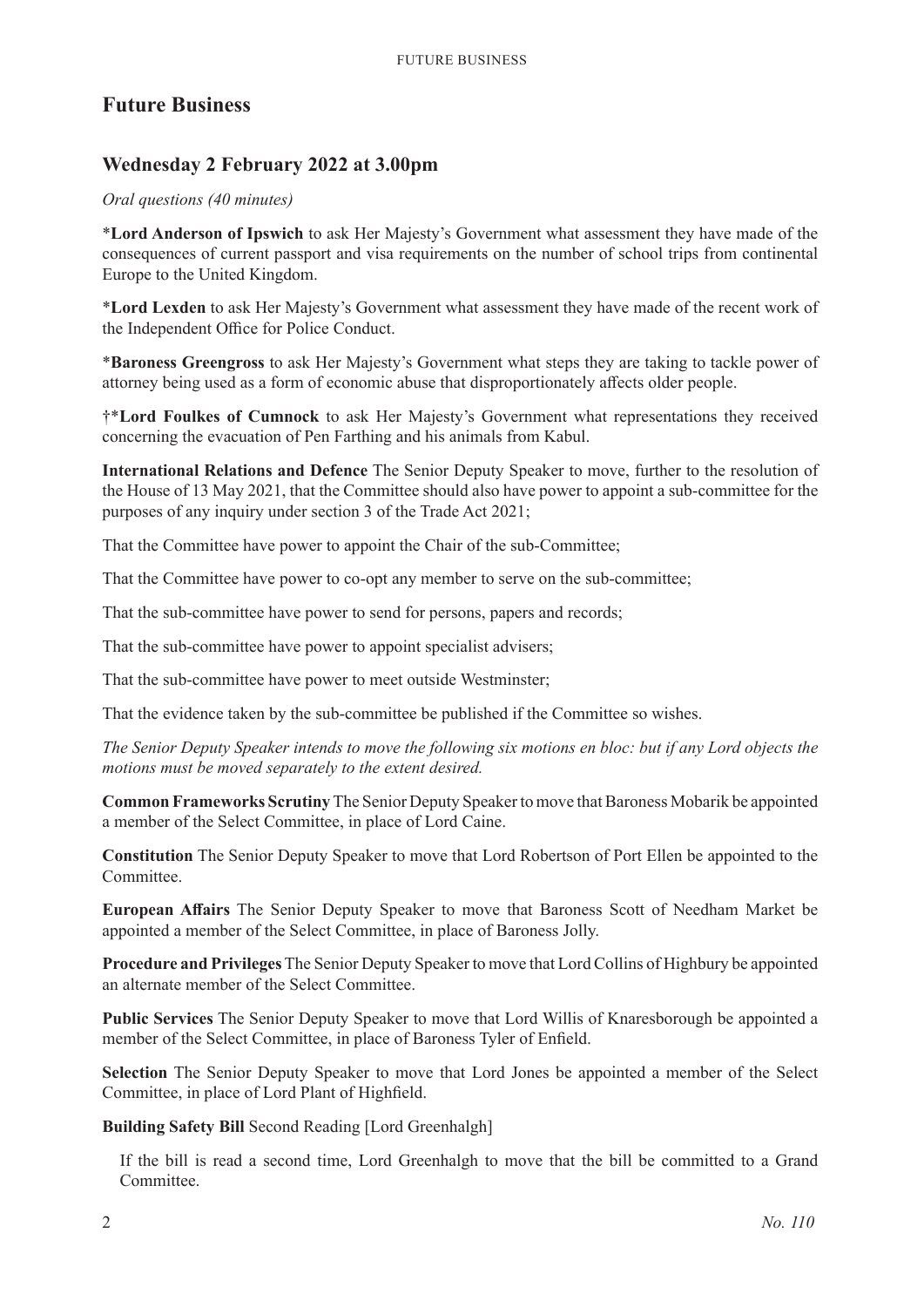#### Future Business

**Lord Clement-Jones** to move that this House regrets the Surveillance Camera Code of Practice because (1) it does not constitute a legitimate legal or ethical framework for the police's use of facial recognition technology, and (2) it is incompatible with human rights requirements surrounding such technology. *23rd Report from the Secondary Legislation Scrutiny Committee*

### *Grand Committee in the Moses Room at 4.15pm*

†§**Subsidy Control Bill** Committee (day 2) [Lord Callanan] *17th Report from the Delegated Powers Committee*

### **Thursday 3 February 2022 at 11.00am**

### *Oral questions (40 minutes)*

\***Lord Leigh of Hurley** to ask Her Majesty's Government what assessment they have made of the opportunities for reforming the eligibility criteria for UK-based companies to access investments through the (1) Enterprise Investment Scheme, and (2) Seed Enterprise Investment Scheme, following the United Kingdom's departure from the European Union.

\***Baroness Hayman of Ullock** to ask Her Majesty's Government, further to the *GL42 general licence to kill or take certain species of wild birds to prevent serious damage*, updated on 1 January, what assessment they have made of the numbers of wild birds that will be killed annually to protect game bird interests.

\***Lord Blunkett** to ask Her Majesty's Government how many children in (1) primary, and (2) secondary, schools in England were absent the weeks commencing (a) 10 January, (b) 17 January, and (c) 24 January.

*Topical oral question. Ballot to be drawn at 1pm on Tuesday 1 February.*

*It is expected that the Committee stage of the Nationality and Borders Bill will continue.* 

### *Grand Committee in the Moses Room at 1.00pm*

**Lord Whitty** to move that the Grand Committee takes note of the cost of living, and in particular (1) the rising cost of household energy, and (2) the role of the consumer protection regulatory regime in energy markets.

**Lord Browne of Ladyton** to move that the Grand Committee takes note of the impact on global democratic norms and values from autocrats, kleptocrats and populists and the case for a coordinated response by the United Kingdom and her allies.

### **Friday 4 February 2022 at 10.00am**

**Wellbeing of Future Generations Bill [HL]** Third Reading [Lord Bird]

†**Health and Care Bill** Committee (day 8) [Lord Kamall] *15th and 16th Reports from the Delegated Powers Committee, 9th Report from the Constitution Committee*

### **Monday 7 February 2022 at 2.30pm**

### *Oral questions (40 minutes)*

\***Lord Kennedy of Southwark** to ask Her Majesty's Government, further to their announcement on 10 January that property developers must pay for remedial work to fix unsafe cladding, how the new measures will help residents of properties with building safety defects that are not related to cladding and for which the residents are not responsible. [I]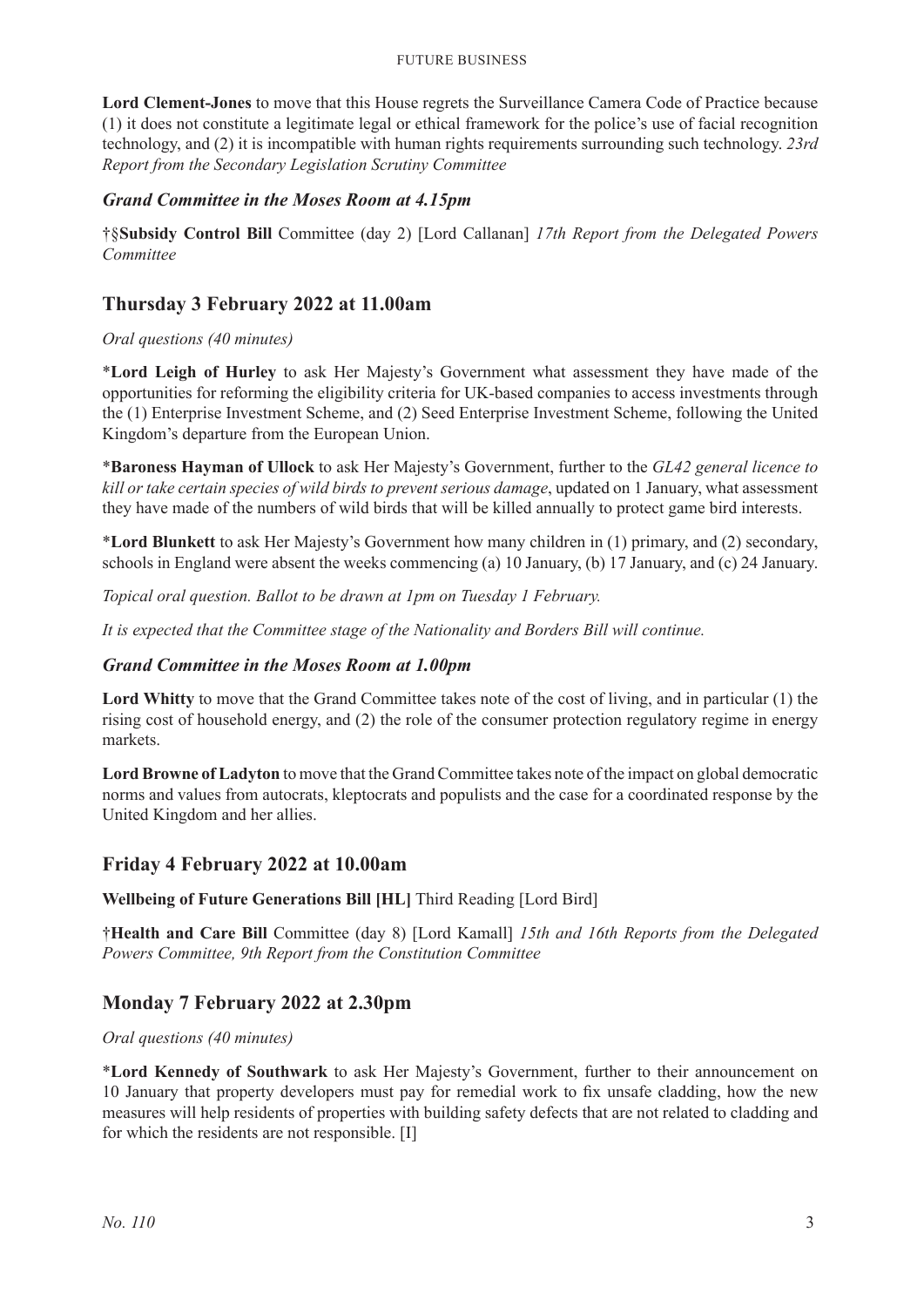#### Future Business

\***Lord Walney** to ask Her Majesty's Government what discussions they have had with international partners about the condition of the oil tanker FSO Safer moored in the Red Sea north of the Yemeni city of Al Hudaydah, and the risks it poses to the environment.

\***Lord Ramsbotham** to ask Her Majesty's Government what progress they have made with the establishment of the Royal Commission on the Criminal Justice System announced in the 2019 Queen's Speech.

\***Baroness McIntosh of Pickering** to ask Her Majesty's Government what plans they have to amend the Highway Code.

†**National Insurance Contributions Bill** Report [Viscount Younger of Leckie] *11th Report from the Delegated Powers Committee*

†**Judicial Review and Courts Bill** Second Reading [Lord Wolfson of Tredegar]

†*It is expected that the Grand Committee on the Subsidy Control Bill will continue at 3.45pm in the Moses Room.*

### **Tuesday 8 February 2022 at 2.30pm**

*Oral questions (40 minutes)*

\***Lord Davies of Brixton** to ask Her Majesty's Government what plans they have to ensure that the United Kingdom remains a world leader in the mathematical sciences.

\***Baroness Neville-Rolfe** to ask Her Majesty's Government what plans they have to introduce a comprehensive policy to deal with the dangers and benefits of e-scooters.

\***Lord McConnell of Glenscorrodale** to ask Her Majesty's Government when they will publish their new strategy for international development.

†*It is expected that the Committee stage of the Nationality and Borders Bill will continue.*

### *Grand Committee in the Moses Room at 3.45pm*

†**Divorce, Dissolution and Separation Act 2020 (Consequential amendments) Regulations 2022** Consideration in Grand Committee [Lord Stewart of Dirleton] *27th Report from the Secondary Legislation Scrutiny Committee*

†**Money Laundering and Terrorist Financing (Amendment) Regulations 2022** Consideration in Grand Committee [Baroness Penn]

†**Health and Social Care Act 2008 (Regulated Activities) (Amendment) 2021** Consideration in Grand Committee [Lord Kamall] *25th Report from the Secondary Legislation Scrutiny Committee*

†**Representation of the People (Proxy Vote Applications) (Coronavirus) 2022** Consideration in Grand Committee [Lord True] *27th Report from the Secondary Legislation Scrutiny Committee, and Special attention drawn to the instrument by the Joint Committee on Statutory Instruments, 22nd Report*

†**Non-Domestic Rating (Levy and Safety Net) (Amendment) Regulations 2022** Consideration in Grand Committee [Lord Greenhalgh]

†**Waste and Agriculture (Legislative Functions) Regulations 2021** Consideration in Grand Committee [Lord Goldsmith of Richmond Park] *27th Report from the Secondary Legislation Scrutiny Committee*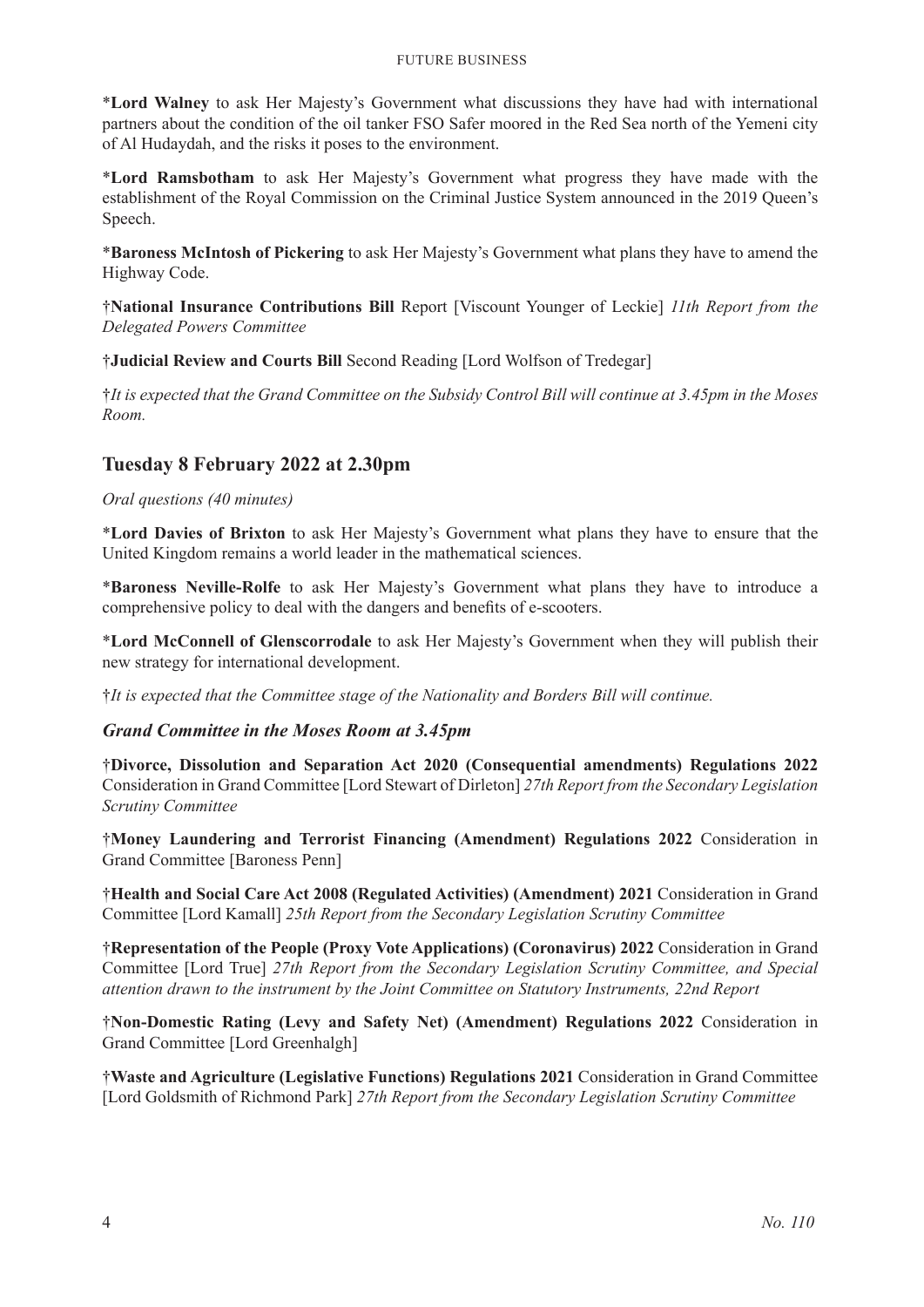### **Wednesday 9 February 2022 at 3.00pm**

#### *Oral questions (40 minutes)*

\***Lord Laming** to ask Her Majesty's Government what steps they are taking to reduce the incidence of knife crime involving young people.

\***Lord Foster of Bath** to ask Her Majesty's Government when they will publish their response to the Review of the Gambling Act 2005.

\***Lord Forsyth of Drumlean** to ask the Senior Deputy Speaker what progress has been made with enabling electric vehicles to be charged on the Parliamentary Estate; and how many electric vehicle charging points are available to members of the House of Lords.

### **Thursday 10 February 2022 at 11.00am**

#### *Oral questions (40 minutes)*

\***Lord Holmes of Richmond** to ask Her Majesty's Government what progress they have made with implementing their National Disability Strategy.

\***Baroness Merron** to ask Her Majesty's Government what discussions they have had with the new Information Commissioner about the importance of protecting children online.

\***Baroness Finlay of Llandaff** to ask Her Majesty's Government how many COVID-19 lateral flow tests are awaiting approval under the Medical Devices (Coronavirus Test Device Approvals (Amendment) Regulations 2021; how many have been approved; and how many that already hold Medicines and Healthcare products Regulatory Agency approval will fall if not re-approved by the extended deadline of 28 February.

### **Monday 21 February 2022 at 2.30pm**

#### *Oral questions (40 minutes)*

\***The Earl of Clancarty** to ask Her Majesty's Government what discussions they intend to have with the European Union concerning the post-Brexit position of the United Kingdom's creative professionals touring in the European Union.

\***Lord Liddle** to ask Her Majesty's Government what plans they have to deepen foreign policy and defence cooperation with European allies, in particular France and Germany.

\***Lord Collins of Highbury** to ask Her Majesty's Government, further to their strategy papers on ending preventable deaths and global health systems strengthening, published on 14 December 2021, how they intend to implement the Organisation for Economic Co-operation and Development (OECD) Development Assistance Committee policy marker on nutrition across the Foreign, Commonwealth and Development Office portfolio.

\***Baroness Altmann** to ask Her Majesty's Government what progress they have made in correcting State Pension underpayments and arrears for women; what is their latest estimate of (1) the number of women who have had their State Pension increased so far, and (2) the proportion of the total affected by underpayments that this represents; and what steps they are taking to ensure such errors do not occur again.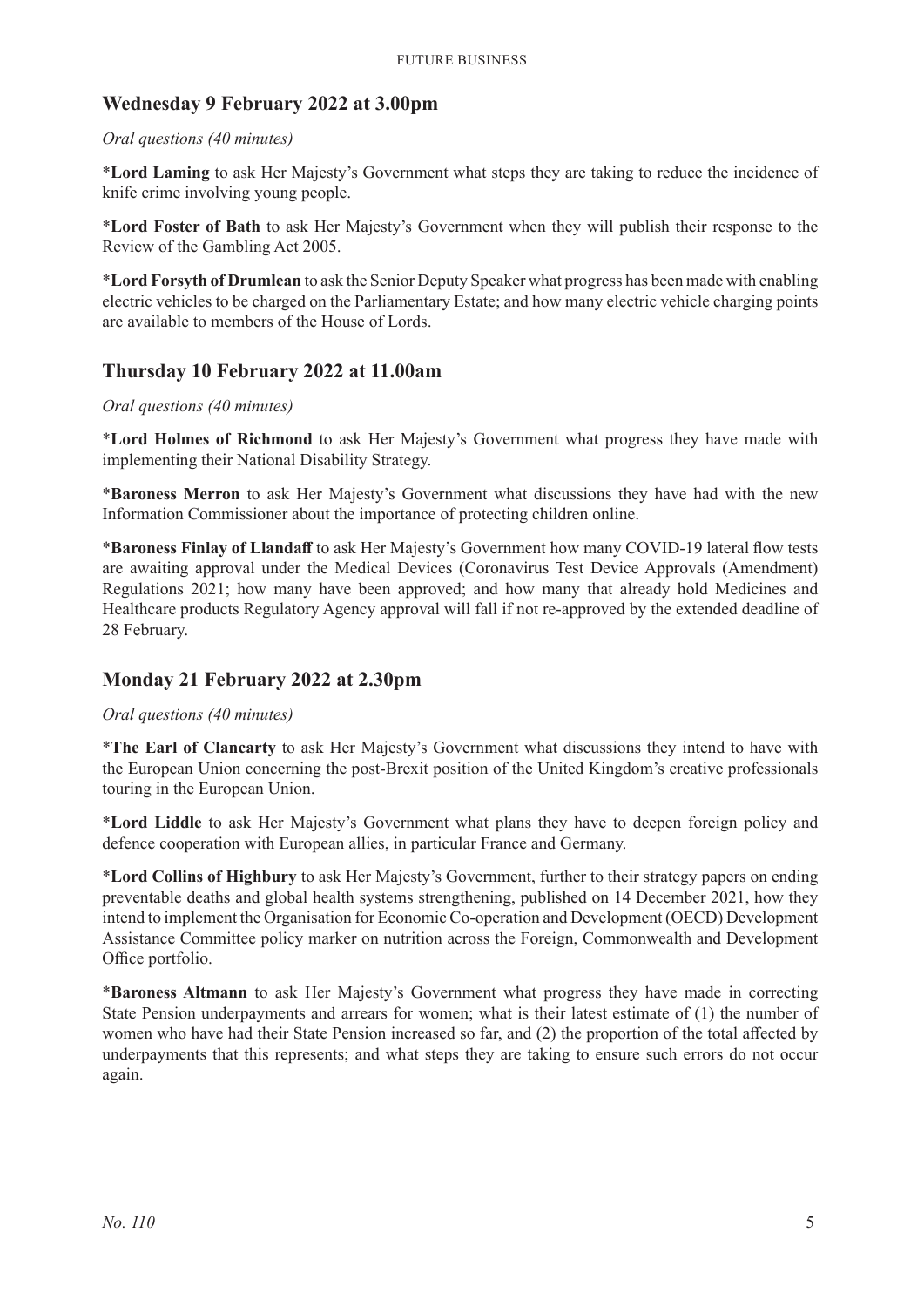### **Tuesday 22 February 2022 at 2.30pm**

#### *Oral questions (40 minutes)*

\***The Lord Bishop of St Albans** to ask Her Majesty's Government what representations they have made to the government of Hong Kong about the (1) human rights, and (2) release, of pro-democracy political prisoners remanded in custody under that government's National Security Law.

\***Lord Selkirk of Douglas** to ask Her Majesty's Government when they plan to introduce legislation to ban the import of hunting trophies; and what is the proposed timetable for that legislation.

\***Lord Londesborough** to ask Her Majesty's Government what financial support they will provide to the global COVID-19 vaccination programme in 2022; and how many vaccine doses the United Kingdom has donated to date.

### **Wednesday 23 February 2022 at 3.00pm**

#### *Oral questions (40 minutes)*

\***Lord West of Spithead** to ask Her Majesty's Government when all of the Type 45 destroyers will have completed the Power Improvement Project (PIP) upgrade.

\***Lord Godson** to ask Her Majesty's Government what discussions they have had with the government of Ireland regarding plans by Russian forces to hold naval military exercises 150 miles off the south-west coast of Ireland.

\***Lord Storey** to ask Her Majesty's Government what assessment they have made of the effects of the COVID-19 pandemic on the education of school children in the most deprived communities.

### **Thursday 24 February 2022 at 11.00am**

#### *Oral questions (40 minutes)*

\***Lord Balfe** to ask Her Majesty's Government what steps they are taking, if any, (1) to encourage Ukraine to apply for membership of the North Atlantic Treaty Organization (NATO), and (2) to build support among other members of NATO for any such application.

\***The Lord Bishop of Coventry** to ask Her Majesty's Government what assessment they have made of the acceptance of T Levels by Higher Education institutions for candidates for admission to universities via the Universities and Colleges Admissions Service (UCAS) in the current application cycle.

\***Baroness Boycott** to ask Her Majesty's Government when they will publish their response to the National Food Strategy.

### **Monday 28 February 2022 at 2.30pm**

#### *Oral questions (40 minutes)*

†\***Baroness Chakrabarti** to ask Her Majesty's Government what regular conversations they have with the Office of the United Nations High Commissioner for Refugees (UNHCR); and how this relationship informs (1) their policy on the interpretation of the Refugee Convention, (2) day to day operational policy for the protection of refugees and asylum seekers, and (3) their legislation.

†\***Lord Young of Cookham** to ask Her Majesty's Government what assessment they have made of the use of crypto currencies in the United Kingdom.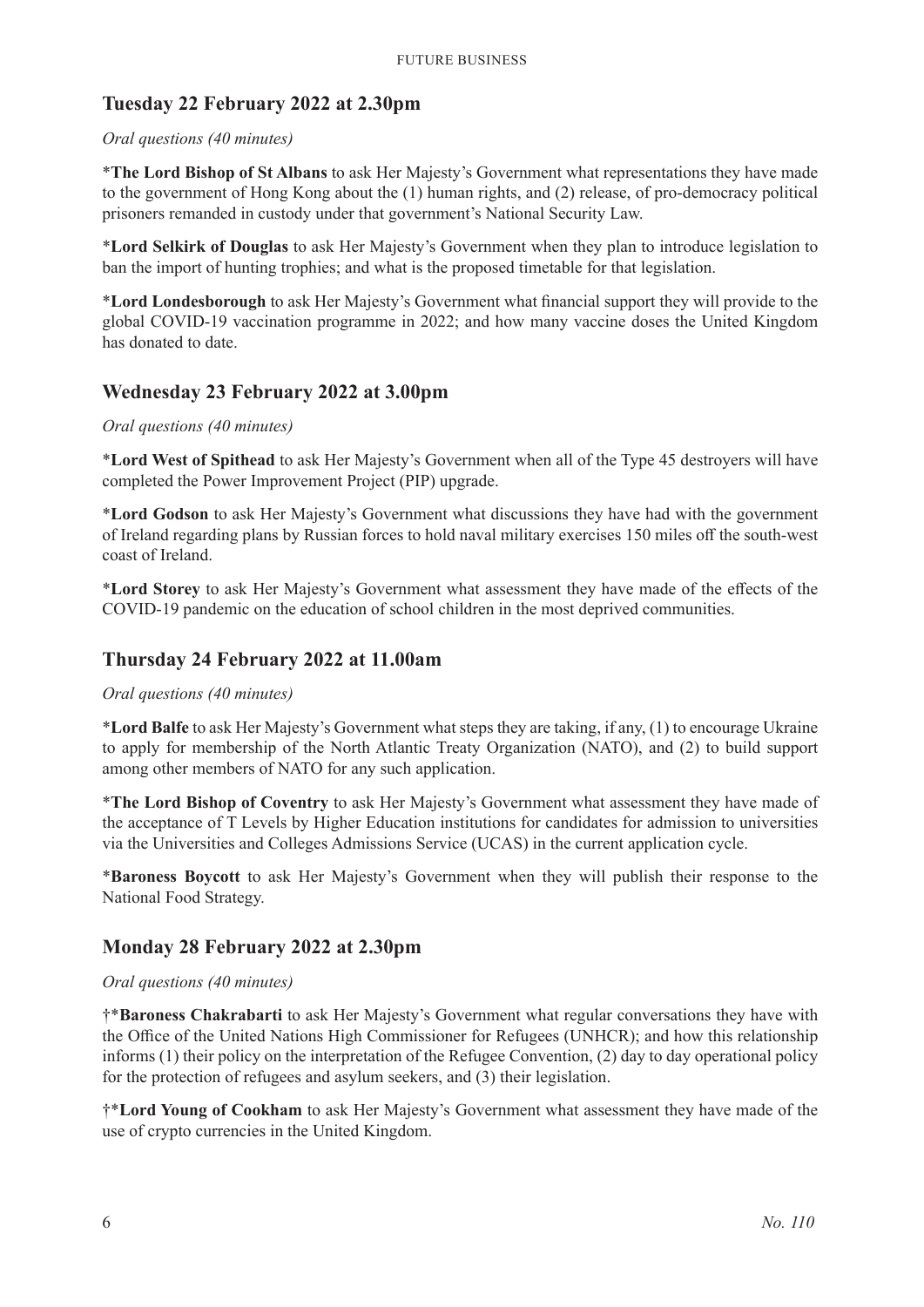†\***Lord Brooke of Alverthorpe** to ask Her Majesty's Government what plans they have to assess (1) the impact on public health of advertising in the media, and (2) whether the tax system regarding such advertisements could be restructured to improve both physical and mental health outcomes.

†\***Baroness Sugg** to ask Her Majesty's Government what plans they have to make investment in sexual and reproductive health and rights a priority in their International Development Strategy.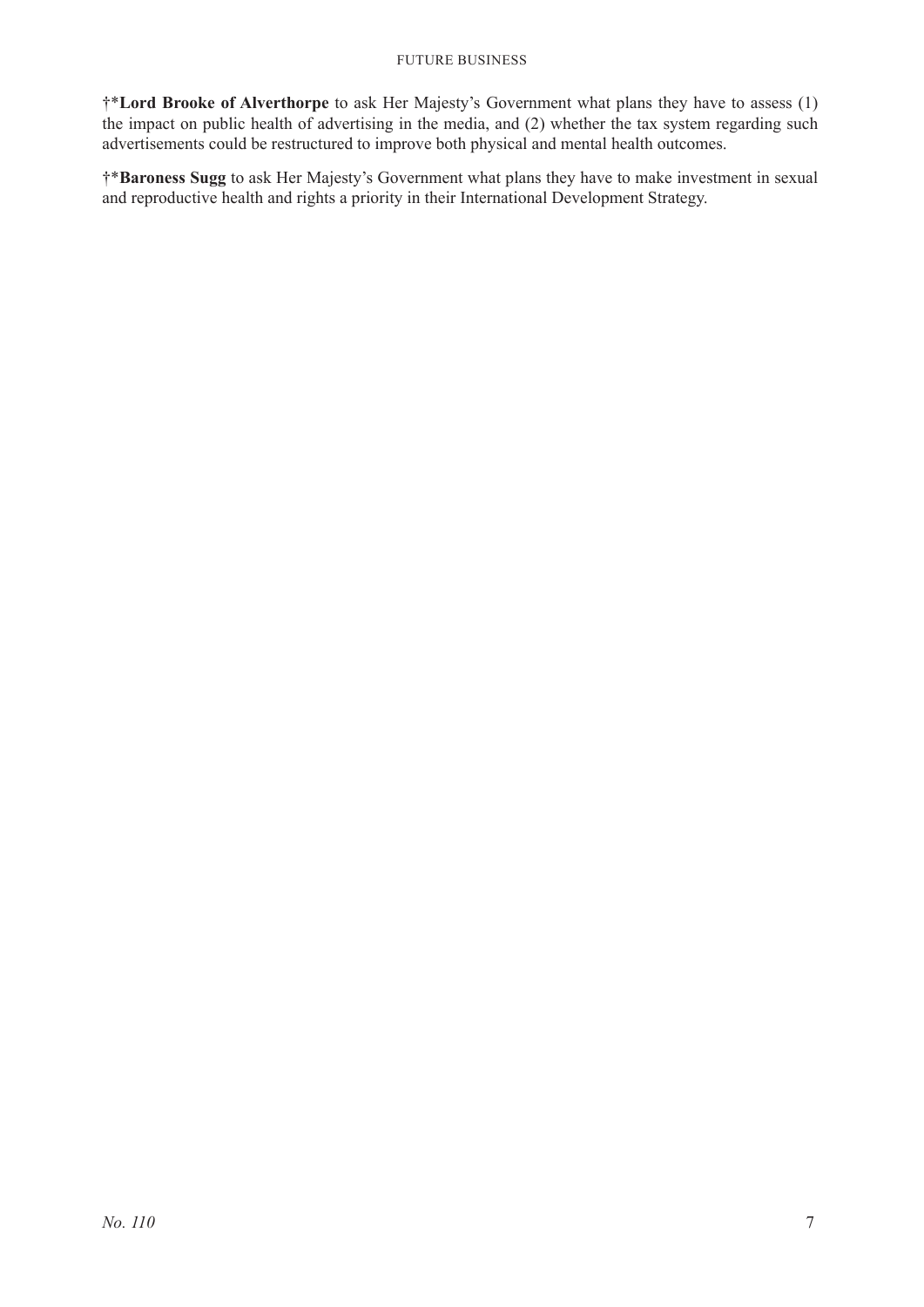### **Select Committee Reports**

*The date on which the report was published is in italics.*

**Lord Forsyth of Drumlean** to move that this House takes note of the Report from the Economic Affairs Committee *Off-payroll working: treating people fairly* (1st Report, Session 2019–21, HL Paper 50). *27 April 2020*

**Lord Lipsey** to move that this House takes note of the Report from the Democracy and Digital Technologies Committee *Digital Technology and the Resurrection of Trust* (Session 2019–21, HL Paper 77). *29 June 2020*

**Baroness Suttie** to move that this House takes note of the Report from the Electoral Registration and Administration Act 2013 Committee *An electoral system fit for today? More to be done* (Session 2019– 21, HL Paper 83). *8 July 2020*

**Lord Forsyth of Drumlean** to move that this House takes note of the Report from the Economic Affairs Committee *Universal Credit isn't working: proposals for reform* (2nd Report, Session 2019–21, HL Paper 105). *31 July 2020*

**Lord Grade of Yarmouth** to move that this House takes note of the Report from the Select Committee on the Social and Economic Impact of the Gambling Industry *Gambling Harm—Time for Action* (Session 2019–21, HL Paper 79). *2 July 2020*

**Lord Patel** to move that this House takes note of the Report from the Science and Technology Committee *Catapults: bridging the gap between research and industry* (2nd Report, Session 2019-21, HL Paper 218). *5 February 2021*

**Baroness Hayter of Kentish Town** to move that this House takes note of the Report from the International Agreements Committee *Scrutiny of international agreements: Free Trade Agreement with Singapore, Trade Continuity Agreement with Canada and Association Agreement with Egypt* (1st Report, Session 2019-21, HL Paper 219). *29 January 2021*

**Baroness Taylor of Bolton** to move that this House takes note of the Report from the Constitution Committee *COVID-19 and the Courts* (22nd Report, Session 2019–21, HL Paper 257). *30 March 2021*

**Lord Ricketts** to move that this House takes note of the Report from the European Union Committee *Beyond Brexit: policing, law enforcement and security* (25th Report, Session 2019–21, HL Paper 250). *26 March 2021*

**Baroness Lane-Fox of Soho** to move that this House takes note of the Report from the COVID-19 Committee *Beyond Digital: Planning for a Hybrid World* (1st Report, Session 2019–21, HL Paper 263). *21 April 2021*

**Baroness Hayter of Kentish Town** to move that this House takes note of the Report from the International Agreements Committee *Working practices: one year on* (7th Report, HL Paper 75). *17 September 2021*

**Baroness Taylor of Bolton** to move that this House takes note of the Report from the Constitution Committee *COVID-19 and the use and scrutiny of emergency powers* (3rd Report, HL Paper 15). *10 June 2021*

**Lord Patel** to move that this House takes note of the Report from the Science and Technology Committee *Battery strategy goes flat: Net-zero target at risk* (1st Report, HL Paper 53). *27 July 2021*

**Lord Clement-Jones** to move that this House takes note of the Report from the Liaison Committee *AI in the UK: No Room for Complacency* (7th Report, Session 2019–21, HL Paper 196). *18 December 2020*

**Lord Lipsey** to move that this House takes note of the Report from the Liaison Committee *The Politics of Polling: an update* (8th Report, Session 2019–21, HL Paper 197). *21 December 2020*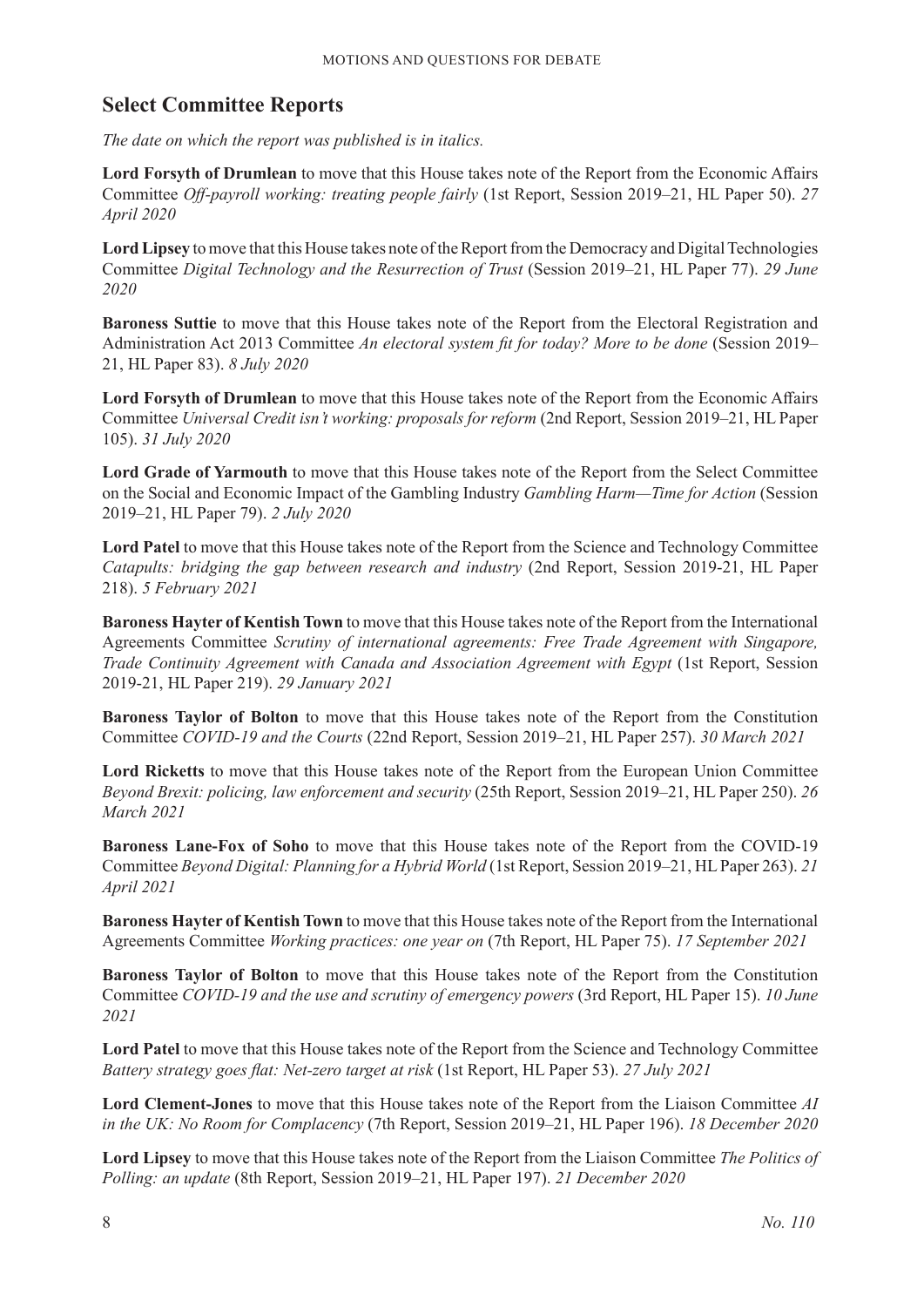**Baroness Tyler of Enfield** to move that this House takes note of the Report from the Liaison Committee *Tackling Financial Exclusion: A country that works for everyone?: Follow-up report* (10th Report, Session 2019–21, HL Paper 267). *24 April 2021*

**Lord Gilbert of Panteg** to move that this House takes note of the Report from the Communications and Digital Committee *Free for all? Freedom of expression in the digital age* (1st Report, HL Paper 54). *22 July 2021*

**Baroness Anelay of St Johns** to move that this House takes note of the Report from the International Relations and Defence Committee *The UK and China's security and trade relationship: A strategic void* (1st Report, HL Paper 62). *10 September 2021*

**Baroness Deech** to move that this House takes note of the Report from the Liaison Committee *The Equality Act 2010: the impact on disabled people: Follow-up report* (2nd Report, HL Paper 60). *9 September 2021*

### **Motions Relating to Delegated Legislation**

**Lord Paddick** to move that this House regrets that the Town and Country Planning (Napier Barracks) Special Development Order 2021 (SI 2021/962) extends the planning permission for the Napier Barracks to continue to be used as asylum accommodation despite (1) a High Court judgment on 3 June 2021, which found standards and operational systems at the barracks to be unlawful, (2) concerns being raised over the unsanitary and crowded conditions, and (3) reports of intimidation and mistreatment of residents; and that, despite the current expiration date on planning permission being known for 12 months, the Order was laid when the House was not sitting. *Special attention drawn to the instrument by the Secondary Legislation Scrutiny Committee, 13th Report.*

**Baroness Bennett of Manor Castle** to move that this House declines to approve the draft Genetically Modified Organisms (Deliberate Release) (Amendment) (England) Regulations 2022.

**Lord Berkeley** to move that this House regrets that the draft Passenger, Crew and Service Information (Civil Penalties) (Amendment) Regulations 2022 remove the sunset clause from the 2015 Regulations, and therefore makes permanent the civil penalties of £10,000 per offence for rail, air and ferry companies that fail to send accurate and timely information on passengers, crew and services to the Home Office before their arrival or departure from the United Kingdom; and believes that compliance can be achieved without the need for this penalty. *26th Report from the Secondary Legislation Scrutiny Committee*

### **Motion Relating to Treaties**

**Lord Teverson** to move that this House takes note of the Framework Agreement on Fisheries between the United Kingdom and Norway, laid before the House on 19 October 2020. *Special attention drawn by the European Union Committee, 17th Report, Session 2019–21*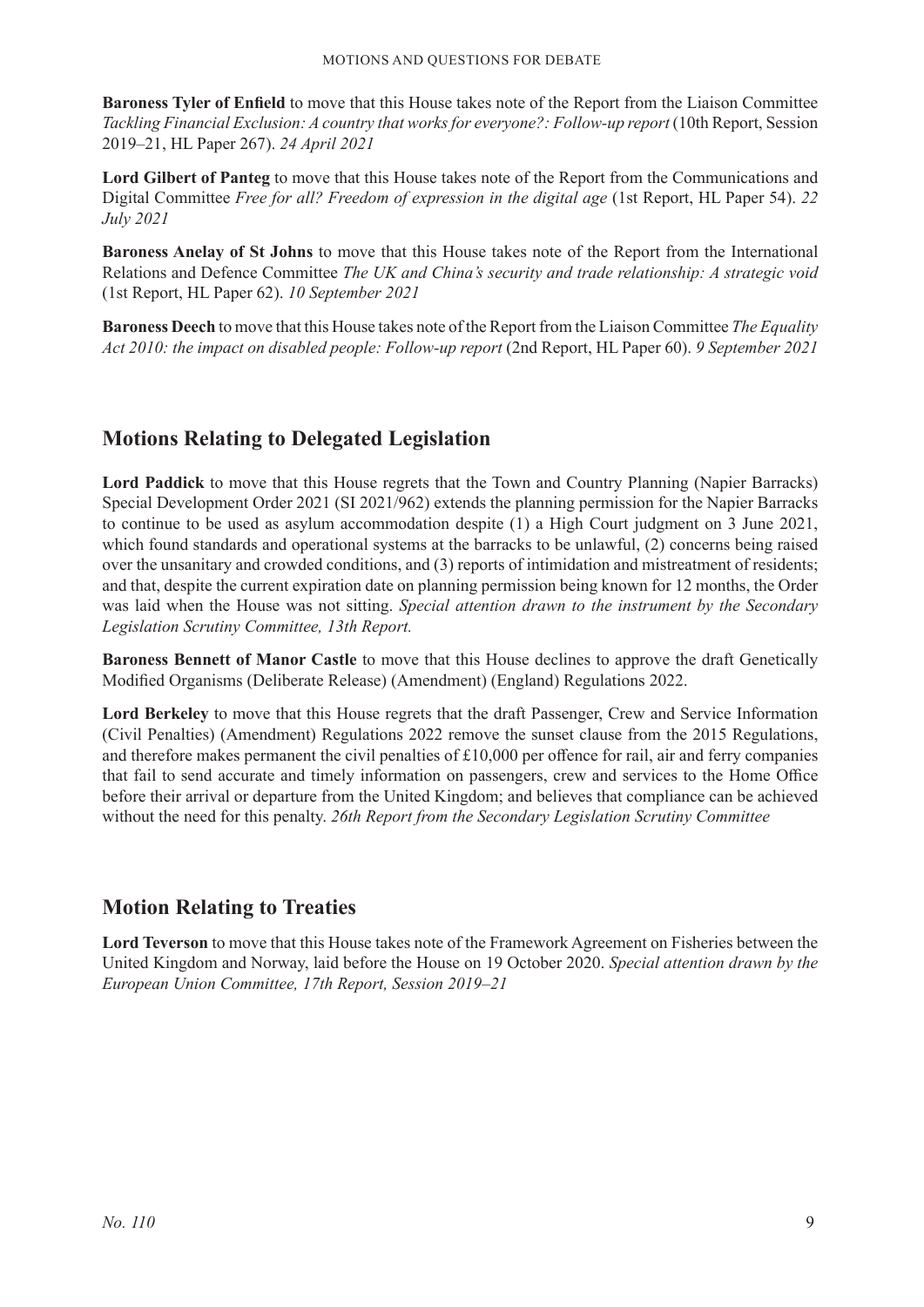### **Questions for Short Debate**

*These Questions for Short Debate were drawn in the ballot on 12 January in line with the recommendations of the 1st Report of the Procedure and Privileges Committee (Session 2021–22, HL Paper 41). These questions may be used as dinner break business or last business if time is available.*

**Lord Foster of Bath** to ask Her Majesty's Government what assessment they have made of the link between gambling advertising and gambling-related harm.

**The Lord Bishop of St Albans** to ask Her Majesty's Government what assessment they have made of (1) the future of the Sino-British Joint Declaration, and (2) the Chinese constitutional principle of 'One Country, two systems' in relation to Hong Kong.

**Lord Teverson** to ask Her Majesty's Government what steps they plan to take to ensure that all investments made by the UK Infrastructure Bank are compatible with a net-zero economy.

**Lord Trees** to ask Her Majesty's Government, further to World Neglected Tropical Diseases Day on 30 January, what assessment they have made of the effect of recent reductions in Official Development Assistance on the global control of neglected tropical diseases.

**Baroness Meacher** to ask Her Majesty's Government what steps they are taking to grow the United Kingdom's hydrogen economy within the current parliament.

**Lord Foulkes of Cumnock** to ask Her Majesty's Government what plans they have to review of the operation of devolution in Scotland following more than two decades since the establishment of the Scottish Parliament.

**Baroness Deech** to ask Her Majesty's Government what progress they have made towards full implementation of the provisions of the Equality Act 2010 related to the rights of disabled people.

**Lord Bird** to ask Her Majesty's Government what steps they are taking to ensure that their Levelling Up programme breaks the cycle of poverty and delivers for future generations.

**Lord Scriven** to ask Her Majesty's Government what steps they intend to take in respect of countries that are not upholding human rights for their LGBT+ citizens.

**Lord Crisp** to ask Her Majesty's Government what assessment they have made of the importance of flourishing communities and an inclusive society for the health of all members of the population.

**The Lord Bishop of Leeds** to ask Her Majesty's Government what assessment they have made of report by the Northern Health Alliance *The Child of the North*, published in December 2021, which highlights significant inequality between children in the North of England and the rest of the country; and which, if any, of the report's 18 recommendations they intend to implement.

### **Questions for Short Debate ballot entries**

*The ballot for four Questions will be drawn on Wednesday 23 February for debate on Thursday 3 March. Time limit 1 hour.*

**Lord Hussain** to ask Her Majesty's Government what assessment they have made of the prospects for a sustainable peaceful solution to the dispute between India and Pakistan over Kashmir. (*Foreign, Commonwealth and Development Office*)

**Lord Purvis of Tweed** to ask Her Majesty's Government what steps they are taking to support political dialogue in Tunisia. (*Foreign, Commonwealth and Development Office*)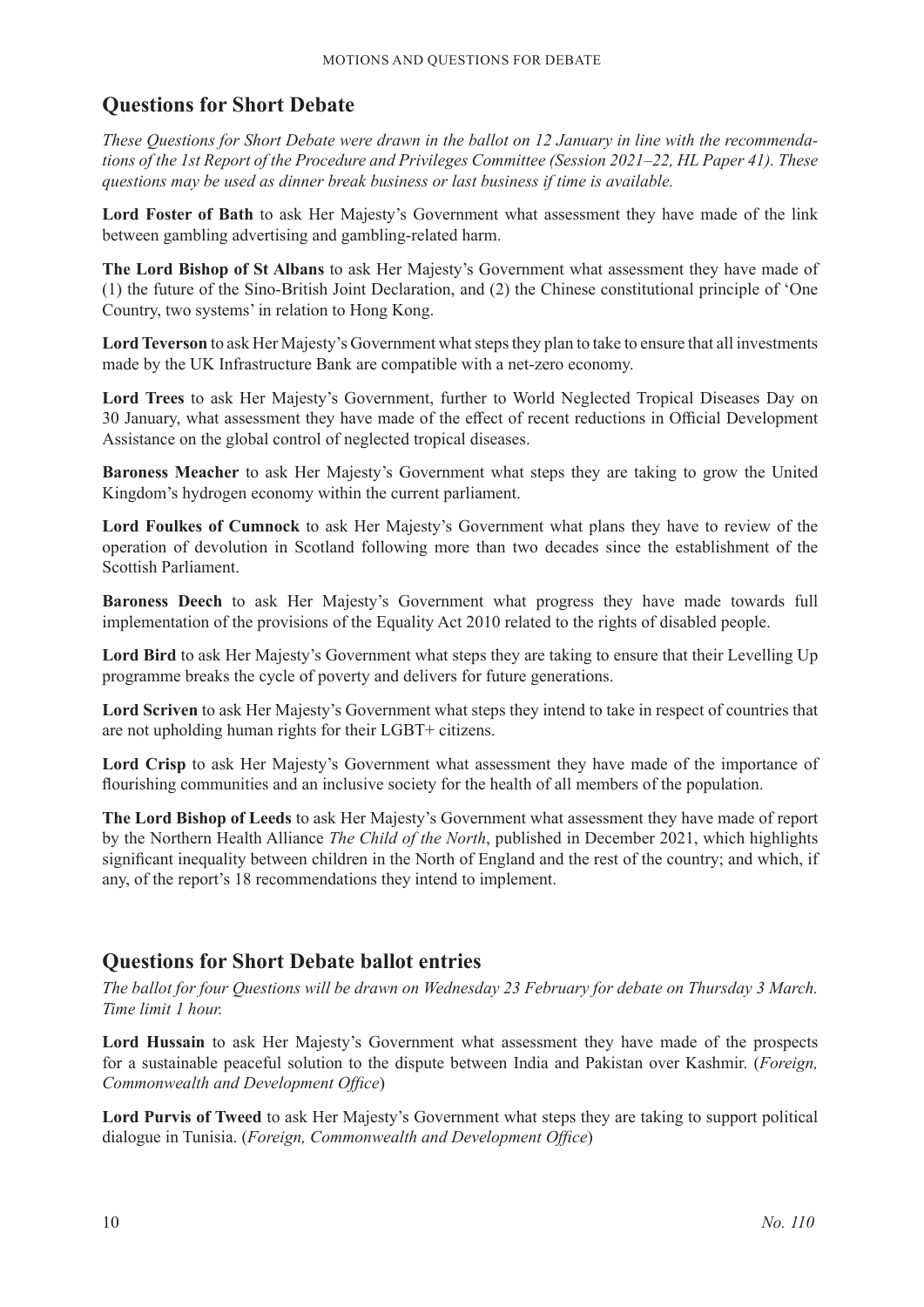**Lord Lilley** to ask Her Majesty's Government what assessment they have made of the report by the Office for National Statistics *Climate-related mortality and hospital admissions, England and Wales: 2001 to 2020*, published on 17 January; and in particular the conclusion that the net effect of global warming this century has been to save and prolong 550,000 lives. (*Department for Business, Energy & Industrial Strategy*)

Lord Bethell to ask Her Majesty's Government what steps they are taking to address growing health inequalities. (*Department of Health and Social Care*)

**Lord Touhig** to ask Her Majesty's Government what steps they are taking, if any, to reduce the number of (1) autistic people, and (2) people with a learning disability, in mental health hospitals. (*Department of Health and Social Care*)

**Lord Sharkey** to ask Her Majesty's Government what mechanisms were in place to prevent funds from COVID-19 grant and loan schemes from being fraudulently claimed; and what assessment they have made of the success of these mechanisms in preventing such fraud. (*HM Treasury*)

**Lord Arbuthnot of Edrom** to ask Her Majesty's Government what assessment they have made of the role of Fujitsu in the Post Office Horizon Scandal. (*Department for Business, Energy & Industrial Strategy*)

†**Lord Balfe** to ask Her Majesty's Government, further to the resolution of the House on 31 October 1917 which required that any recommendation for a new peerage sent to the Crown be accompanied by a statement of the reasons for the recommendation, what plans they have to ensure that (1) any person nominated for a peerage has been approved as a proper person by the House of Lords Appointments Commission, or any other appropriate vetting committee, and (2) the assessment of the Commission accompanies the recommendation to the Crown for the grant of the peerage. (*Cabinet Office*)

†**Baroness Hooper** to ask Her Majesty's Government what plans they have to celebrate the 40th anniversary of the liberation of the Falkland Islands in June 1982, and to commemorate the lives lost during the conflict. (*Cabinet Office*)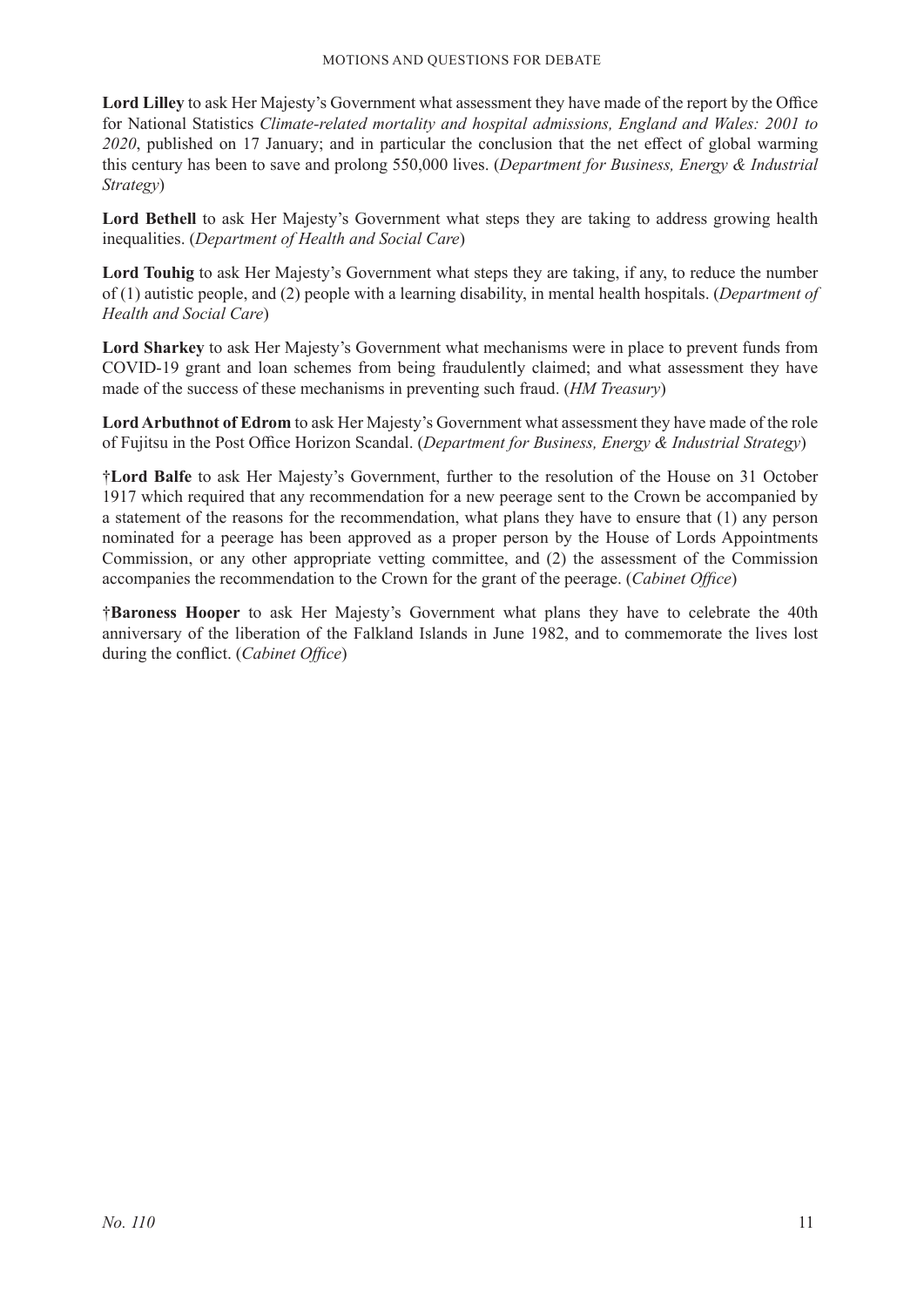### **Questions for Written Answer**

*Tabled on 31 January and due for answer by 14 February.*

**Lord Alton of Liverpool** to ask Her Majesty's Government what assessment they have made of the killing of a Christian priest and the wounding of another in an attack in Peshawar on 30 January; and what recent discussions they have had with the government of Pakistan about the protection of religious minorities.

HL5779

**Lord Alton of Liverpool** to ask Her Majesty's Government whether the UK Ambassador to China plans to attend the 2022 Winter Olympics in Beijing. HL5780

**Baroness Bennett of Manor Castle** to ask Her Majesty's Government what consideration they have given to introducing a legal definition of (1) sourdough bread, and (2) other sourdough products.

HL5781

**Baroness Bennett of Manor Castle** to ask Her Majesty's Government what progress they have made in identifying the graves of more than 10,000 Egyptians who died in the service of the British Empire during World War One, including those in the Egyptian Labour Corps. HL5782

**Lord Bourne of Aberystwyth** to ask Her Majesty's Government what assessment they have made of the need for further COVID-19 boosters beyond the third vaccination; and what steps they plan to take as a result of this assessment. HL5783

**Lord Bourne of Aberystwyth** to ask Her Majesty's Government what plans they have to make glue traps illegal based on the danger that these present to animals, including pets. HL5784

**Lord Bourne of Aberystwyth** to ask Her Majesty's Government what assessment they have made of the need for better coordination across rail networks of (1) rail ticket types, (2) ticket restrictions, and (3) ticket names; and what steps, if any, they are taking to improve such coordination. HL5785

**Baroness Coussins** to ask Her Majesty's Government, further to the remarks by Baroness Barran on 27 January (HL Deb col 434), what was the breakdown for (1) the 16,500 applicants in 2019–20 for the Erasmus+ scheme, (2) the 41,000 applicants in 2020–21 for the Turing Scheme, between (a) undergraduates, (b) graduates, (c) school students, (d) apprentices, (e) youth workers, and (f) staff from educational institutions; and in each category for each scheme, how many students were disabled.

HL5786

**Baroness Coussins** to ask Her Majesty's Government, further to the remarks by Baroness Barran on 27 January (HL Deb col 434), which countries outside the EU accounted for the 60 per cent of applications for the Turing Scheme in 2020–21. HL5787

**Baroness Coussins** to ask Her Majesty's Government, further to the remarks by Baroness Barran on 27 January (HL Deb col 434), of the (1) 41,000 placements under the Turing Scheme, and (2) 16,500 placements under Erasmus+ in 2020–21, how many were for (a) an academic year, (b) an academic term, and (c) six weeks or fewer. HL5788

**Baroness Grey-Thompson** to ask Her Majesty's Government what advice they have issued to sporting representatives of (1) Team GB, and (2) Paralympics GB, participating in the Beijing 2022 Olympic Winter Games regarding the exercise of fundamental human rights in China. HL5789

**Lord Johnson of Marylebone** to ask Her Majesty's Government, further to Higher Education Statistics Agency data published on 25 January showing that their International Education Strategy target to increase the number of international higher education students in the UK to 600,000 per year has been met a decade ahead of schedule, what assessment they have made of the level of their global ambitions for the UK education sector. HL5790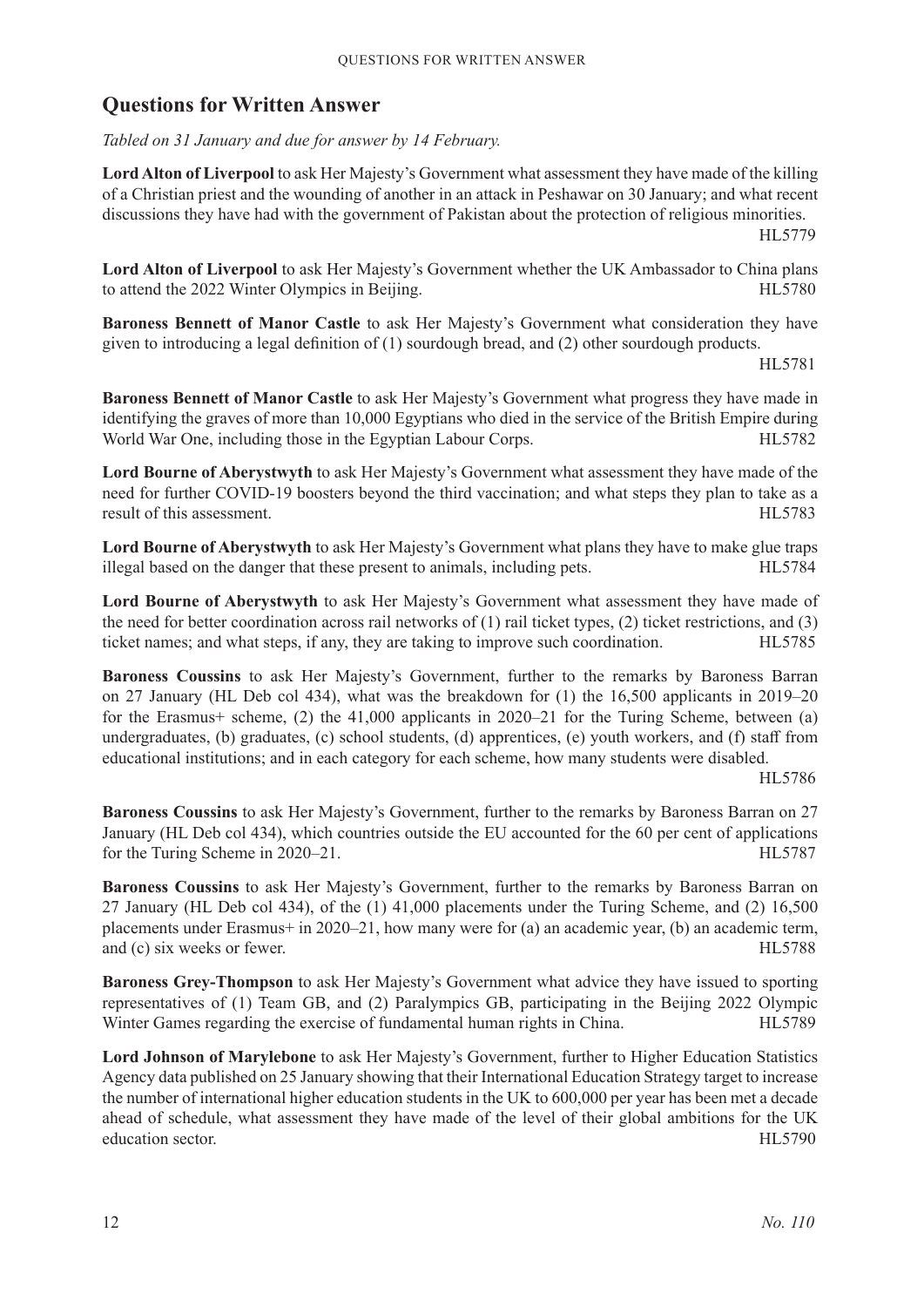**Lord Johnson of Marylebone** to ask Her Majesty's Government what plans they have (1) to update their target of hosting at least 600,000 international students in the UK, and (2) to increase the value of education exports to £35 billion per year by 2030. HL5791

**Lord Johnson of Marylebone** to ask Her Majesty's Government what steps they have taken to work with the education sector "to enhance the evidence base on international graduate outcomes and to monitor the UK's comparative position with respect to international student recruitment and the international student experience", further to Action 5 of their International Education Strategy. HL5792

**Lord Johnson of Marylebone** to ask Her Majesty's Government what assessment they have made of the employment outcomes of international students who have completed their higher education studies at UK institutions. HL5793

**Lord Johnson of Marylebone** to ask Her Majesty's Government what regulatory measures the Office for Students is taking to encourage universities to focus as much on the completion, attainment and progression outcomes of international students, as those of domestic students. HL5794

**Lord Johnson of Marylebone** to ask Her Majesty's Government (1) how many, and (2) what proportion, of international students have chosen to stay in the UK after their studies in each of the last 10 years; and what was the breakdown of students by nationality for each year. HL5795

Lord Jones of Cheltenham to ask Her Majesty's Government, further to their homelessness statistics, updated on 27 January, which show that 222,360 households have become homeless since the start of the COVID-19 pandemic, what steps they are taking to assist homeless people. HL5796

**Lord Jones of Cheltenham** to ask Her Majesty's Government what steps they are taking to address child poverty in the UK. HL5797

**Lord Jones of Cheltenham** to ask Her Majesty's Government what assessment they have made of the Healthwatch England report *What people have told us about NHS dentistry*, published on 20 December; what assessment they have made of the particular finding that only two per cent of NHS dental practices in Gloucestershire are accepting new adult patients, while those in (1) Dorset, (2) Devon, (3) Cornwall, and (4) the Isles of Scilly, are accepting none at all; and what steps they are taking to encourage more dentists to accept NHS patients. HL5798

**Baroness Jones of Whitchurch** to ask Her Majesty's Government, further to the remarks by Lord Benyon on 25 January (HL Deb col 69GC), how many of the dogs recently imported from Afghanistan have been found to have serious diseases; what steps are being taken to control the spread of *Brucella canis*, identified among some of these dogs; and whether the dogs will remain in quarantine until full biosecurity guarantees can be given. The set of the set of the set of the set of the set of the set of the set of the set of the set of the set of the set of the set of the set of the set of the set of the set of the set o

**Baroness Jones of Whitchurch** to ask Her Majesty's Government what plans they have to pass a bill to make provision about the welfare of certain kept animals that are in, imported into, or exported from Great Britain, in the current parliamentary session. The matrix of the state of the state of the state of the state of the state of the state of the state of the state of the state of the state of the state of the state of the s

**Baroness Kennedy of Cradley** to ask Her Majesty's Government what is their latest assessment of the level of avian influenza in the UK.  $\blacksquare$ 

**Baroness Kennedy of Cradley** to ask Her Majesty's Government what response, if any, they have had from the agricultural industry in England regarding the Agricultural Transition Plan 2021 to 2024, published in November 2020. HL5802

**Baroness Masham of Ilton** to ask Her Majesty's Government what plans they have to encourage hospitals to enable friends and family to come in to (1) visit, and (2) give support, to new patients with (a) brain, and (b) spinal, injuries in order to help with their rehabilitation. HL5803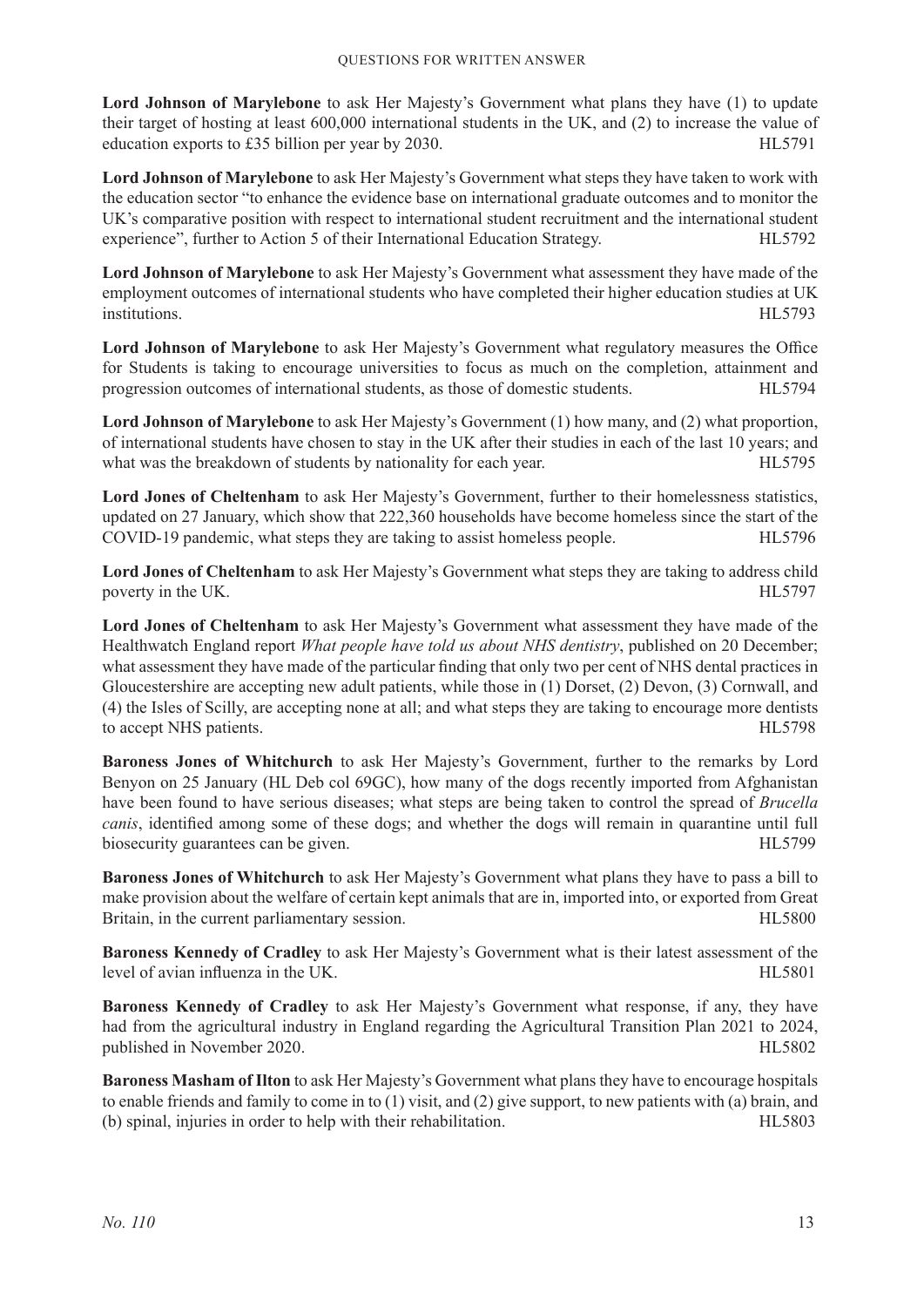**Lord Moynihan** to ask Her Majesty's Government, further to the Written Answer by Baroness Williams of Trafford on 26 October 2021 (HL2952), how many unaccompanied Afghan minors with family links to the UK have been resettled in the UK since the Kabul airlift of August 2021; and how many are still in Quare waiting to be resettled. The settled is a set of the set of the set of the set of the set of the set of the set of the set of the set of the set of the set of the set of the set of the set of the set of the set of th

**Baroness Randerson** to ask Her Majesty's Government, further to the Written Answer by Baroness Vere of Norbiton on 31 January (HL5594), on what date Leeds City Council (1) councillors, or (2) officials, were informed of the Government's decision not to proceed with previous plans to bring HS2 to Leeds.

HL5805

**Baroness Ritchie of Downpatrick** to ask Her Majesty's Government what assessment they have made of the harms caused by breeding exotic cat species with domestic cat breeds in England. HL5806

**Baroness Ritchie of Downpatrick** to ask Her Majesty's Government what consideration they have given to banning the cross breeding of exotic cats with domestic cat breeds in England. HL5807

**Baroness Ritchie of Downpatrick** to ask Her Majesty's Government what steps they are taking to tackle the sale of (1) hybrid, and (2) wild, cats online. HL5808

**Baroness Ritchie of Downpatrick** to ask Her Majesty's Government what steps they have considered to tackle social media influencers promoting the sale of (1) exotic, and (2) hybrid, animals online. HL5809

**Baroness Ritchie of Downpatrick** to ask Her Majesty's Government what consideration they have given to the need to introduce legislation to ban the importation of F1 and F2 hybrid cats. HL5810

**Baroness Ritchie of Downpatrick** to ask Her Majesty's Government what consideration they have given to the licensing requirements for holders of (1) exotic, and (2) hybrid, cat species in England under the Zoo Licensing Act 1981. HL5811

**Baroness Sheehan** to ask Her Majesty's Government, further to the United Nations Office for the Coordination of Humanitarian Affairs' *Protection of Civilians Report of 11–24 January*, what representations they have made to the government of Israel concerning roadblocks and checkpoints placed on Palestinian village entrances and agricultural roads in the West Bank. HL5812

**Baroness Sheehan** to ask Her Majesty's Government what assessment they have made of reports that Israeli authorities are blocking donations of winter clothes and blankets to Palestinian prisoners in jails in Israel; and what representations, if any, they have made to the government of Israel on this issue.

HL5813

**Baroness Sheehan** to ask Her Majesty's Government what assessment they have made of reports of Israeli forces firing gas bombs at Palestinian farmers on their fields near the Gaza–Israel perimeter fence; and what representations, if any, have they made to the government of Israel. HL5814

**Baroness Stowell of Beeston** to ask Her Majesty's Government what plans they have to introduce legislation in the next parliamentary session to regulate pedicabs in London. HL5815

**Lord Taylor of Warwick** to ask Her Majesty's Government what plans they have to add British Sign Language to mainstream curriculum classes for (1) nursery, (2) primary school, and (3) secondary school. HL5816

**Lord Taylor of Warwick** to ask Her Majesty's Government what assessment they have made of reports that Bitcoin accounts for 0.5 per cent global electricity production; and what plans they have to prohibit crypto currency mining in the UK. HL5817

**Lord Taylor of Warwick** to ask Her Majesty's Government what plans they have to use the (1) Towns Fund, and (2) Future High Streets Fund, to (a) target struggling small rural towns, and (b) help smaller towns adapt to changing consumer trends and demands. HL5818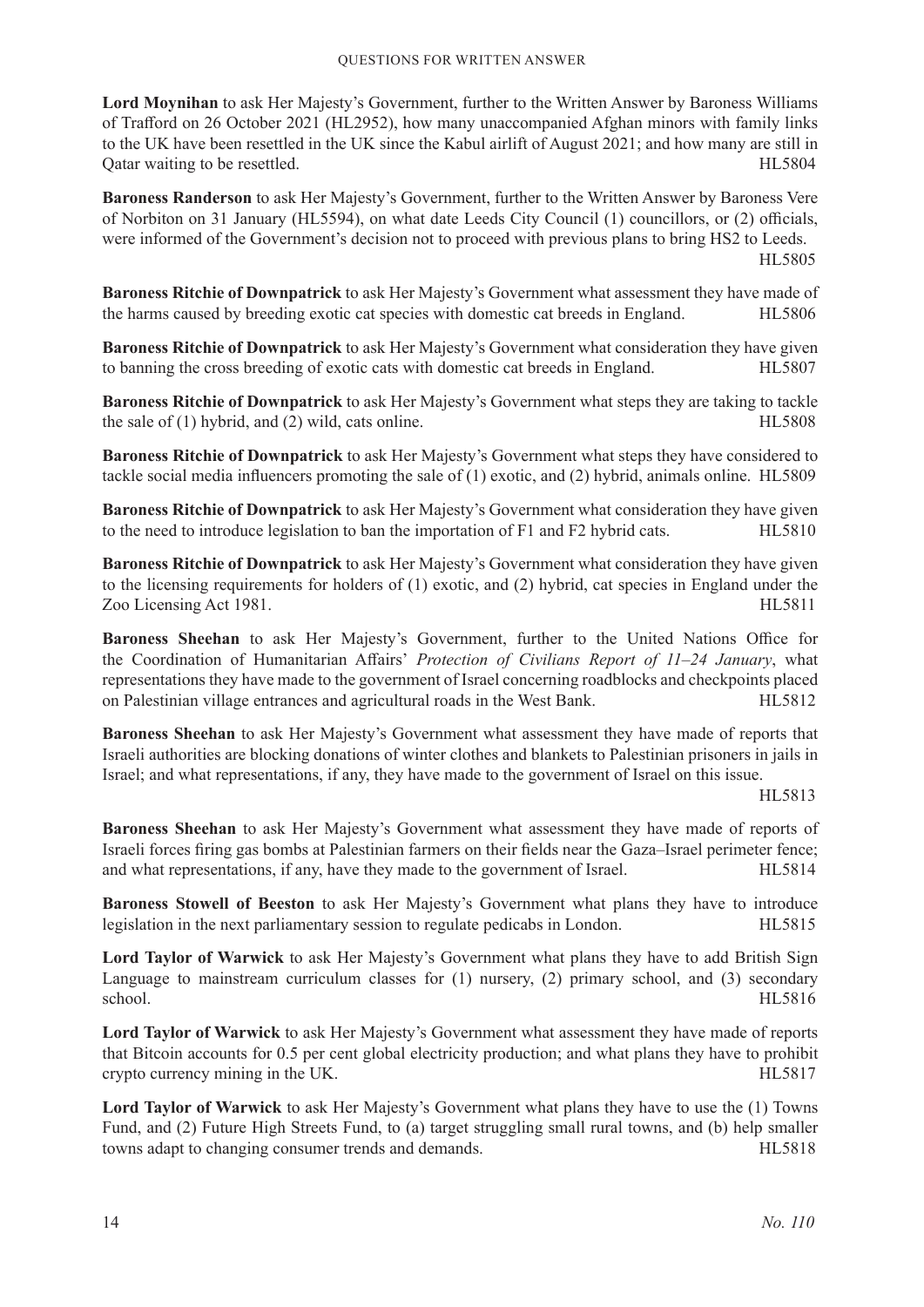**Lord Taylor of Warwick** to ask Her Majesty's Government what assessment they have made of the Education Policy Institute report *Measuring Pupil Inclusion in School Groups*, published on 31 January; and what plans they have to ensure that schools are measured on whether they (1) exclude, or (2) off-roll, vulnerable pupils. HL5819

**Lord Watson of Invergowrie** to ask Her Majesty's Government how many looked after children in England were referred to mental health services in (1) 2021, and (2) 2020. HL5820

**Lord Watson of Invergowrie** to ask Her Majesty's Government what percentage of children in England referred to mental health services in each year from 2018 to 2021 were looked after children. HL5821

**Lord Watson of Invergowrie** to ask Her Majesty's Government how many children in England (1) attended, and (2) were admitted through, Accident and Emergency departments for self-harming in each year from 2018 to 2021; and what percentage of those were looked after children. HL5822

### **Questions unanswered after 10 working days**

*The questions asked on the dates shown in bold were due for answer by the dates in brackets. The government department responsible for answering each question is shown in square brackets.*

**9 November 2021** (23 November 2021) HL3904 Lord Scriven [Department of Health and Social Care] HL3905 Lord Scriven [Department of Health and Social Care]

**15 November 2021** (29 November 2021) HL4008 Lord Hylton [Department of Health and Social Care]

**19 November 2021** (3 December 2021) HL4229 The Marquess of Lothian [Department of Health and Social Care]

**2 December 2021** (16 December 2021) HL4642 Lord Jones of Cheltenham [Department of Health and Social Care]

### **14 December 2021** (30 December 2021)

HL4948 Lord Cooper of Windrush [Department of Health and Social Care] HL4940 Lord Bradley [Department of Health and Social Care]

### **5 January** (19 January)

HL5078 Lord Anderson of Ipswich [Home Office] HL5154 Lord Stone of Blackheath [Department of Health and Social Care] HL5111 Baroness Finlay of Llandaff [Department of Health and Social Care] HL5112 Baroness Finlay of Llandaff [Department of Health and Social Care]

### **6 January** (20 January)

HL5191 Lord Scriven [Department of Health and Social Care] HL5192 Lord Scriven [Department of Health and Social Care] HL5208 Lord Taylor of Warwick [Department of Health and Social Care] HL5209 Lord Truscott [Department of Health and Social Care] HL5173 Baroness Hodgson of Abinger [Department for Environment, Food and Rural Affairs]

### **10 January** (24 January)

HL5249 Lord Jones [Department of Health and Social Care]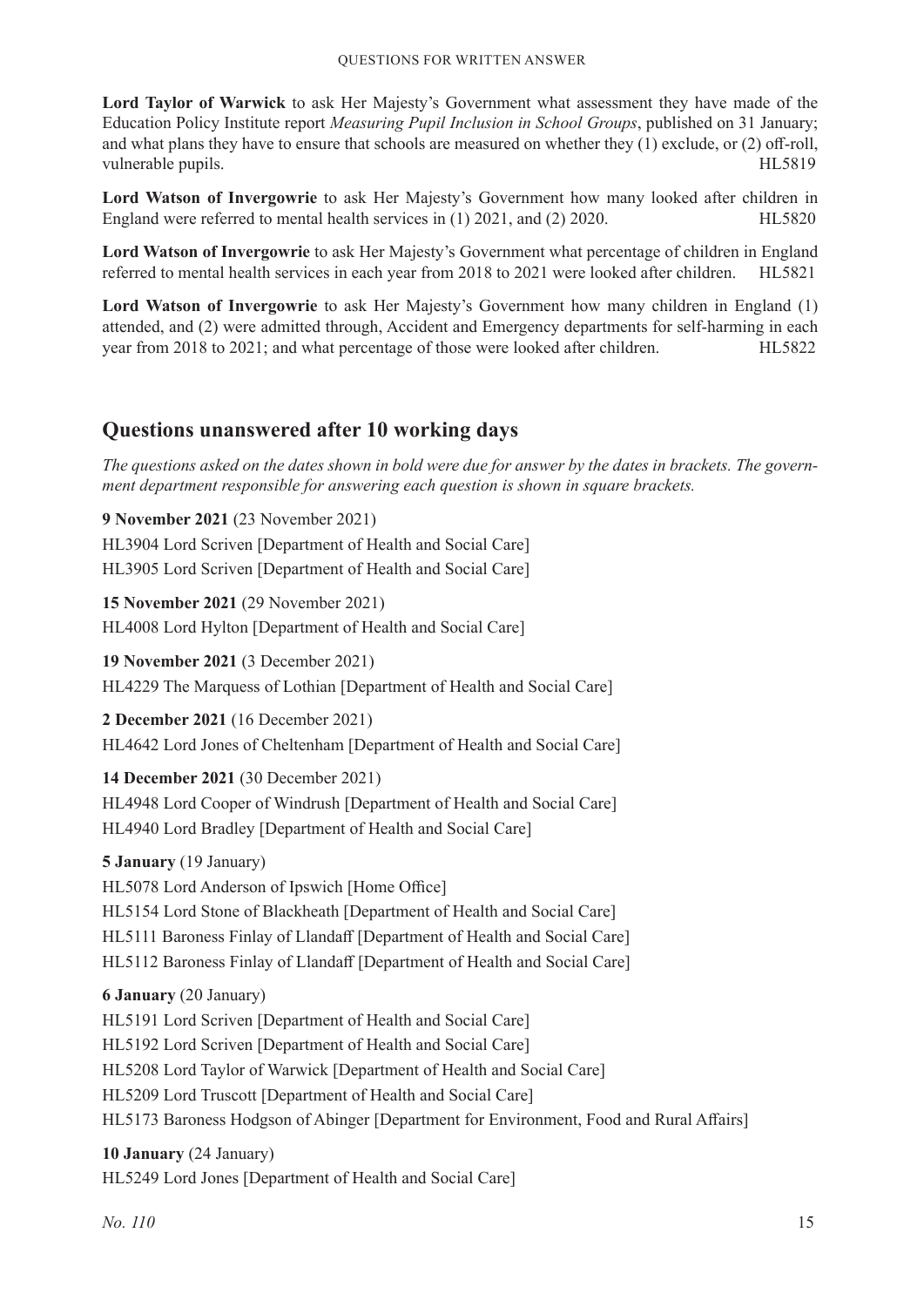#### Questions for Written Answer

**13 January** (27 January)

HL5393 Baroness McIntosh of Pickering [Home Office] HL5383 Baroness Cumberlege [Department of Health and Social Care] HL5389 The Marquess of Lothian [Home Office]

**17 January** (31 January)

HL5464 Lord Taylor of Warwick [Department for Digital, Culture, Media and Sport] HL5416 Baroness Bennett of Manor Castle [Department for Environment, Food and Rural Affairs] HL5446 Baroness Jones of Moulsecoomb [Cabinet Office] HL5430 The Lord Bishop of Durham [Department for Work and Pensions]

*Number of questions allocated to each department which are unanswered after 10 working days*

Cabinet Office (1)

Department for Digital, Culture, Media and Sport (1)

Department for Environment, Food and Rural Affairs (2)

Department for Work and Pensions (1)

Department of Health and Social Care (16)

Home Office (3)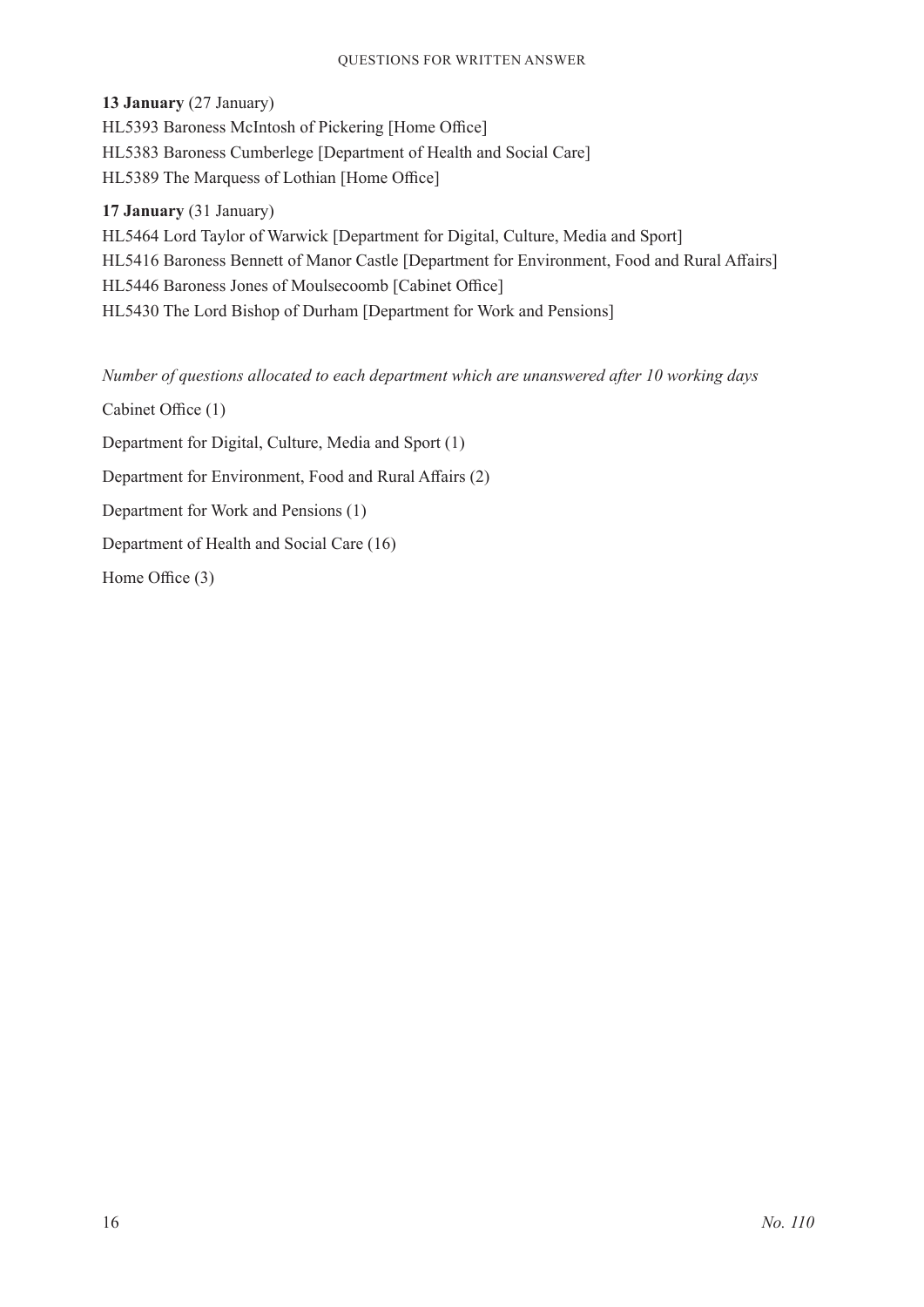## **Bills in Progress**

|                                                                                  | <b>Type of Bill</b> | To be                     |
|----------------------------------------------------------------------------------|---------------------|---------------------------|
|                                                                                  |                     | considered                |
| <b>Referred to the Examiners</b>                                                 |                     |                           |
| High Speed Rail (Crewe-Manchester) Bill                                          | Government          | 24 February<br>at 11.00am |
| <b>Waiting for Second Reading</b>                                                |                     |                           |
| Sewage (Inland Waters) Bill [HL]                                                 | Private Member's    |                           |
| Game Birds (Cage Breeding) Bill [HL]                                             | Private Member's    |                           |
| Office for Demographic Change Bill [HL]                                          | Private Member's    |                           |
| Age of Criminal Responsibility Bill [HL]                                         | Private Member's    |                           |
| Modern Slavery (Amendment) Bill [HL]                                             | Private Member's    |                           |
| Digital Economy Act 2017 (Amendment) Bill [HL]                                   | Private Member's    |                           |
| Front-loaded Child Benefit Bill [HL]                                             | Private Member's    |                           |
| Constitutional Convention Bill [HL]                                              | Private Member's    |                           |
| Marriage Act 1949 (Amendment) Bill [HL]                                          | Private Member's    |                           |
| Certificate of Loss Bill [HL]                                                    | Private Member's    |                           |
| House of Lords (Peerage Nominations) Bill [HL]                                   | Private Member's    |                           |
| Divorce (Financial Provision) Bill [HL]                                          | Private Member's    |                           |
| Minimum Energy Performance of Buildings Bill [HL]                                | Private Member's    |                           |
| Construction (Retentions Abolition) Bill [HL]                                    | Private Member's    |                           |
| Public Authority Algorithm Bill [HL]                                             | Private Member's    |                           |
| Modern Slavery (Victim Support) Bill [HL]                                        | Private Member's    |                           |
| Road Traffic Offences (Cycling) Bill [HL]                                        | Private Member's    |                           |
| Mandatory Training on Learning Disabilities and Autism Bill                      | Private Member's    |                           |
| [HL]                                                                             |                     |                           |
| Duchy of Cornwall Bill [HL]                                                      | Private Member's    |                           |
| Emissions Reduction (Local Authorities in London) Bill [HL]                      | Private Member's    |                           |
| Road Traffic Act 1988 (Alcohol Limits) (Amendment) Bill [HL]                     | Private Member's    |                           |
| Nuclear Energy (Financing) Bill                                                  | Government          |                           |
| Commonwealth Parliamentary Association (Status) Bill [HL]                        | Private Member's    |                           |
| Lead Ammunition (Restriction) Bill [HL]                                          | Private Member's    |                           |
| Commercial Rent (Coronavirus) Bill                                               | Government          | 1 February                |
| Education (Careers Guidance in Schools) Bill                                     | Private Member's    |                           |
| Local Government (Disqualification) Bill                                         | Private Member's    |                           |
| <b>Elections Bill</b>                                                            | Government          |                           |
| Building Safety Bill (Queen's and Prince of Wales's consents to<br>be signified) | Government          | 2 February                |
| Taxis and Private Hire Vehicles (Safeguarding and Road Safety)<br><b>Bill</b>    | Private Member's    |                           |
| Approved Premises (Substance Testing) Bill                                       | Private Member's    |                           |
| Judicial Review and Courts Bill (Scottish Legislative Consent<br>Motion passed)  | Government          | 7 February                |
| Cultural Objects (Protection from Seizure) Bill                                  | Private Member's    |                           |
| Motor Vehicles (Compulsory Insurance) Bill                                       | Private Member's    |                           |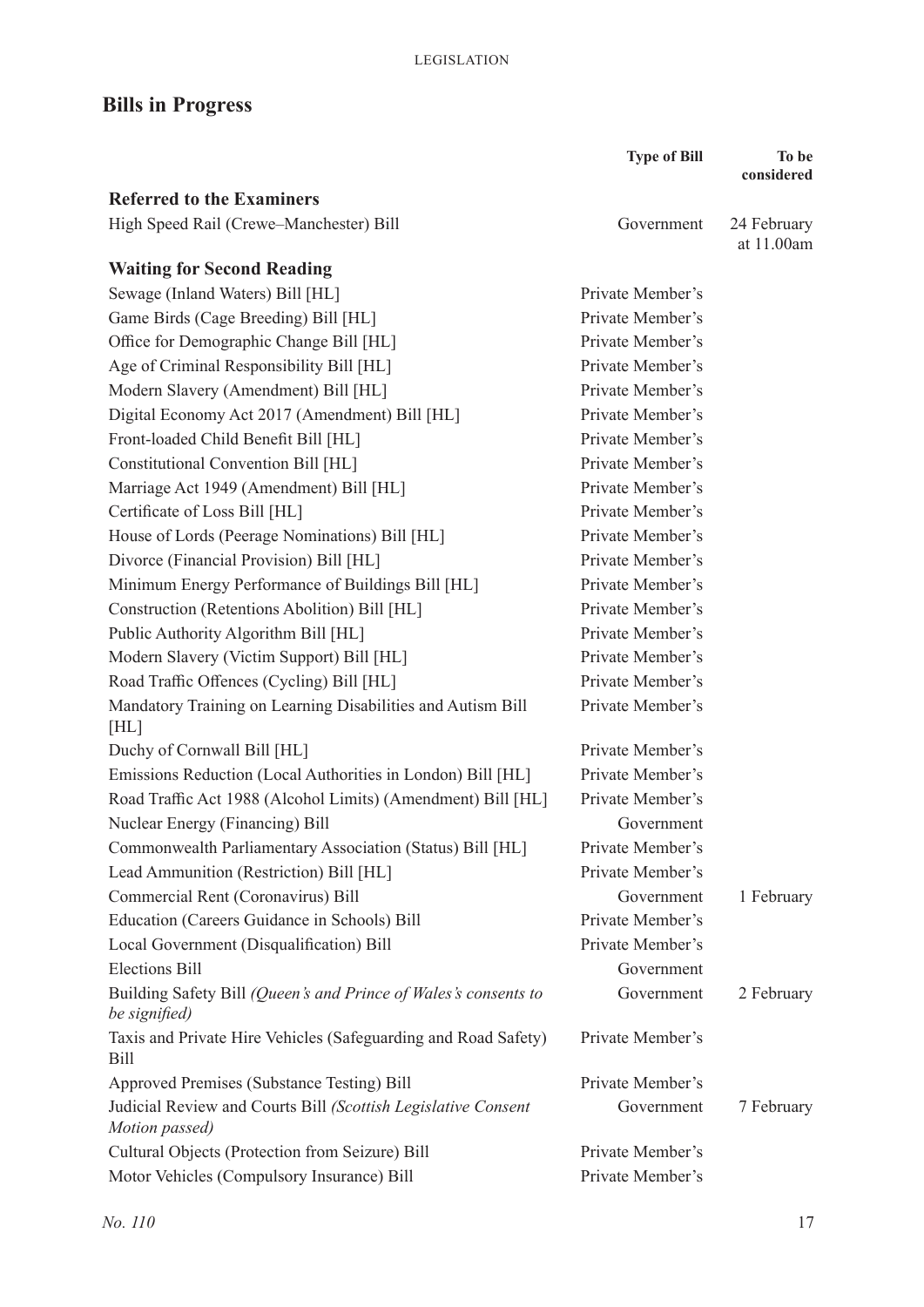| <b>Committed to an Unopposed Bill Committee</b>                                                                        |                  |            |
|------------------------------------------------------------------------------------------------------------------------|------------------|------------|
| Monken Hadley Common Bill                                                                                              | Private          |            |
| <b>Committed to a Grand Committee</b>                                                                                  |                  |            |
| <b>Subsidy Control Bill</b>                                                                                            | Government       | 2 February |
| <b>Committed to a Committee of the Whole House</b>                                                                     |                  |            |
| Office of the Whistleblower Bill [HL]                                                                                  | Private Member's |            |
| Higher Education Cheating Services Prohibition Bill [HL]                                                               | Private Member's |            |
| Elderly Social Care (Insurance) Bill [HL]                                                                              | Private Member's |            |
| Organ Tourism and Cadavers on Display Bill [HL]                                                                        | Private Member's |            |
| Refugees (Family Reunion) Bill [HL]                                                                                    | Private Member's |            |
| Assisted Dying Bill [HL]                                                                                               | Private Member's |            |
| Age Assurance (Minimum Standards) Bill [HL]                                                                            | Private Member's |            |
| Onshore Wind Bill [HL]                                                                                                 | Private Member's |            |
| Coroners (Determination of Suicide) Bill [HL]                                                                          | Private Member's |            |
| House of Lords (Hereditary Peers) (Abolition of By-Elections)<br>Bill [HL] (Queen's consent to be signified)           | Private Member's |            |
| Cigarette Stick Health Warnings Bill [HL]                                                                              | Private Member's |            |
| Health and Care Bill (Northern Irish Legislative Consent Motion<br><i>passed</i> )                                     | Government       | 4 February |
| Nationality and Borders Bill                                                                                           | Government       | 1 February |
| Digital Economy Act 2017 (Commencement of Part 3) Bill [HL]                                                            | Private Member's |            |
| Representation of the People (Young People's Enfranchisement)<br>Bill [HL]                                             | Private Member's |            |
| <b>Waiting for Report</b>                                                                                              |                  |            |
| National Insurance Contributions Bill                                                                                  | Government       | 7 February |
| Dissolution and Calling of Parliament Bill (Queen's consent to be<br>signified)                                        | Government       |            |
| <b>Waiting for Third Reading</b>                                                                                       |                  |            |
| Wellbeing of Future Generations Bill [HL] (Queen's consent to be<br>signified)                                         | Private Member's | 4 February |
| Education (Environment and Sustainable Citizenship) Bill [HL]                                                          | Private Member's |            |
| <b>Sent to the Commons</b>                                                                                             |                  |            |
| Skills and Post-16 Education Bill [HL] (Welsh Legislative<br><b>Consent Motion passed)</b>                             | Government       |            |
| Professional Qualifications Bill [HL] (Welsh Legislative Consent<br>Motion refused)                                    | Government       |            |
| Dormant Assets Bill [HL]                                                                                               | Government       |            |
| Public Service Pensions and Judicial Offices Bill [HL] (Northern<br>Irish Legislative Consent Motion passed)           | Government       |            |
| Education (Assemblies) Bill [HL]                                                                                       | Private Member's |            |
| Animal Welfare (Sentience) Bill [HL]                                                                                   | Government       |            |
| Charities Bill [HL] (Law Commission Bill)                                                                              | Government       |            |
| Status of Workers Bill [HL]                                                                                            | Private Member's |            |
| <b>Returned to the Commons amended</b>                                                                                 |                  |            |
| Advanced Research and Invention Agency Bill (Scottish, Welsh<br>and Northern Irish Legislative Consent Motions passed) | Government       |            |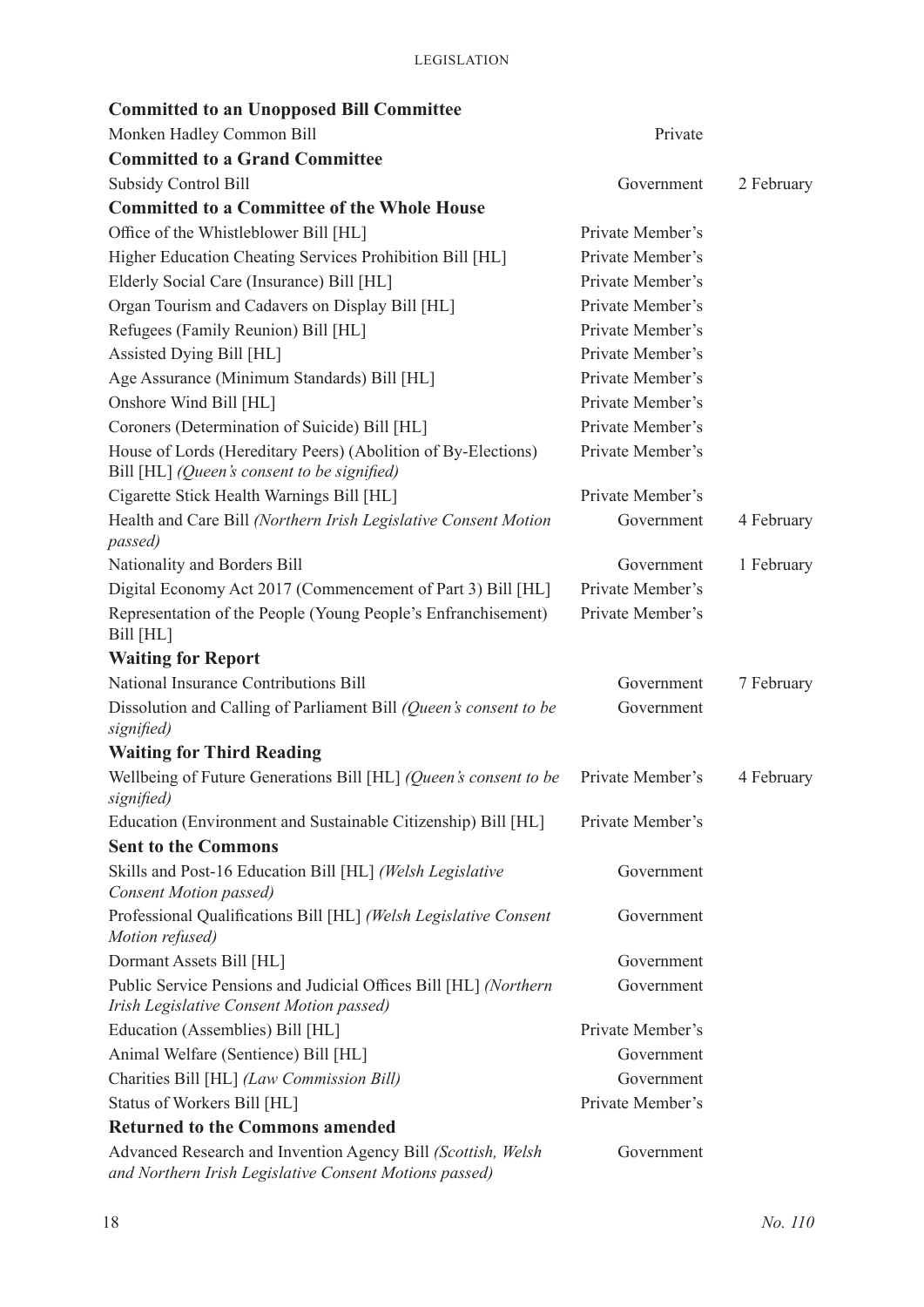#### Legislation

| Northern Ireland (Ministers, Elections and Petitions of Concern)<br>Bill | Government |  |  |
|--------------------------------------------------------------------------|------------|--|--|
| Police, Crime, Sentencing and Courts Bill (Scottish Legislative          | Government |  |  |
| Consent Motions passed, Welsh Legislative Consent Motion)                |            |  |  |
| <b>Waiting for Consideration of Commons Amendments</b>                   |            |  |  |
| Highgate Cemetery Bill [HL]                                              | Private    |  |  |
| Leasehold Reform (Ground Rent) Bill [HL] (Welsh Legislative              | Government |  |  |
| Consent Motion passed.)                                                  |            |  |  |

### **Statutory Instruments in Progress**

### **Affirmative Instruments waiting for consideration by the Joint Committee on Statutory Instruments**

Draft Early Legal Advice Pilot Scheme Order 2022

Draft Genetically Modified Organisms (Deliberate Release) (Amendment) (England) Regulations 2022

Draft Airports Slot Allocation (Alleviation of Usage Requirements) Regulations 2022

Draft Cumbria (Structural Changes) Order 2022

Draft Goods Vehicles (Licensing of Operators) (Amendment) Regulations 2022

Draft North Yorkshire (Structural Changes) Order 2022

Draft Scotland Act 2016 (Social Security) (Adult Disability Payment and Child Disability Payment) (Amendment) Regulations 2022

Draft Somerset (Structural Changes) Order 2022

Draft European Union (Withdrawal) Act 2018 (Repeal of EU Restrictions in Devolution Legislation, etc.) Regulations 2022

Health Protection (Coronavirus, Restrictions) (Self-Isolation) (England) (Amendment) Regulations 2022

Draft Civil Enforcement of Road Traffic Contraventions (Representations and Appeals) (England) Regulations 2022

Draft Flood Reinsurance (Amendment) Regulations 2022

Draft Combined Authorities (Borrowing) Regulations 2022

Draft Energy Performance of Buildings (England and Wales) (Amendment) Regulations 2022

Draft National Minimum Wage (Amendment) Regulations 2022

Draft Social Security (Scotland) Act 2018 (Disability Assistance and Information-Sharing) (Consequential Provision and Modifications) Order 2022

### **Affirmative Instruments waiting for Affirmative Resolution**

Draft Hunting Act 2004 (Exempt Hunting) (Amendment) Order 2015 *Special attention drawn to the instrument by the Secondary Legislation Scrutiny Committee, 7th Report, Session 2015–16*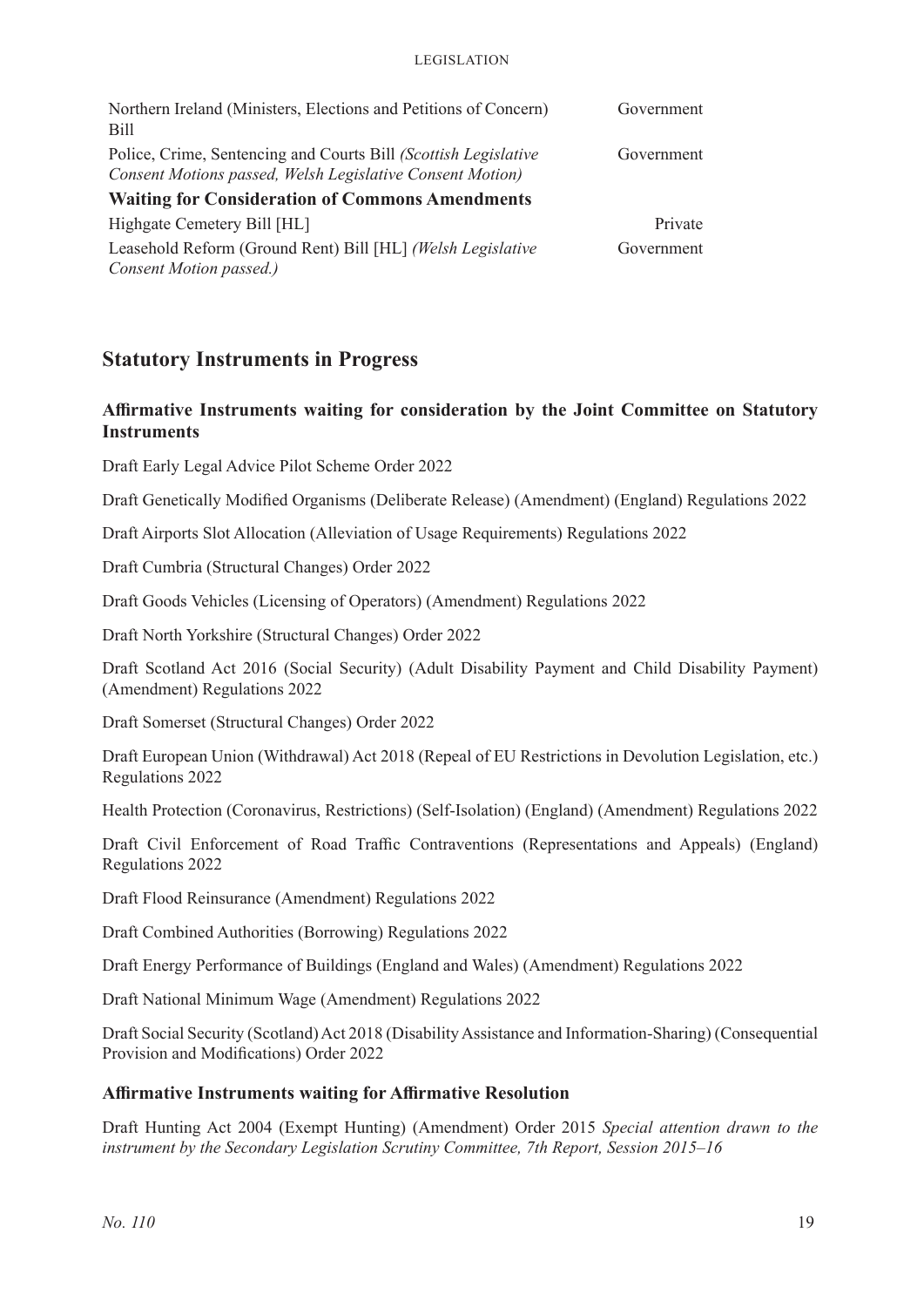#### Legislation

Draft Trade Union (Deduction of Union Subscriptions from Wages in the Public Sector) Regulations 2017 *Special attention drawn to the instrument by the Secondary Legislation Scrutiny Committee, 29th Report, Session 2016–17*

Draft International Waste Shipments (Amendment) (EU Exit) Regulations 2021 *41st Report from the Secondary Legislation Scrutiny Committee, Session 2019–21*

Draft Cat and Dog Fur (Control of Movement etc.) (EU Exit) Regulations 2021 *Special attention drawn to the instrument by the Joint Committee on Statutory Instruments, 43rd Report, Session 2019–21*

Draft Internal Market Information System Regulation (Amendment etc.) Regulations 2021

Draft Small Business, Enterprise and Employment Act 2015 and Pubs Code etc. (Amendment) Regulations 2021

Draft Trade Union (Levy Payable to the Certification Officer) Regulations 2022 *25th Report from the Secondary Legislation Scrutiny Committee*

DraftTrade Union (Power of the Certification Officer to Impose Financial Penalties) Regulations 2022 *25th Report from the Secondary Legislation Scrutiny Committee*

Draft Health and Social Care Act 2008 (Regulated Activities) (Amendment) Regulations 2022 *25th Report from the Secondary Legislation Scrutiny Committee (8 February)*

Draft Greenhouse Gas Emissions Trading Scheme (Amendment) Order 2022

Draft Passenger, Crew and Service Information (Civil Penalties) (Amendment) Regulations 2022 *26th Report from the Secondary Legislation Scrutiny Committee*

Draft Money Laundering and Terrorist Financing (Amendment) Regulations 2022 (*8 February*)

Draft Non-Domestic Rating (Levy and Safety Net) (Amendment) Regulations 2022 (*8 February*)

Draft Representation of the People (Proxy Vote Applications) (Coronavirus) (Amendment) Regulations 2022 *27th Report from the Secondary Legislation Scrutiny Committee, and Special attention drawn to the instrument by the Joint Committee on Statutory Instruments, 22nd Report (8 February)*

Draft Divorce, Dissolution and Separation Act 2020 (Consequential amendments) Regulations 2022 *27th Report from the Secondary Legislation Scrutiny Committee (8 February)*

Draft Immigration and Nationality (Fees) (Amendment) Order 2022

Draft Mesothelioma Lump Sum Payments (Conditions and Amounts) (Amendment) Regulations 2022

Draft Pneumoconiosis etc. (Workers' Compensation) (Payment of Claims) (Amendment) Regulations 2022

Draft Waste and Agriculture (Legislative Functions) Regulations 2022 *27th Report from the Secondary Legislation Scrutiny Committee (8 February)*

Draft Guaranteed Minimum Pensions Increase Order 2022

Draft Occupational Pension Schemes (Collective Money Purchase Schemes) Regulations 2022

Draft Social Security (Contributions) (Rates, Limits and Thresholds Amendments and National Insurance Funds Payments) Regulations 2022

Draft Social Security Benefits Up-rating Order 2022

Draft Tax Credits, Child Benefit and Guardian's Allowance Up-rating Regulations 2022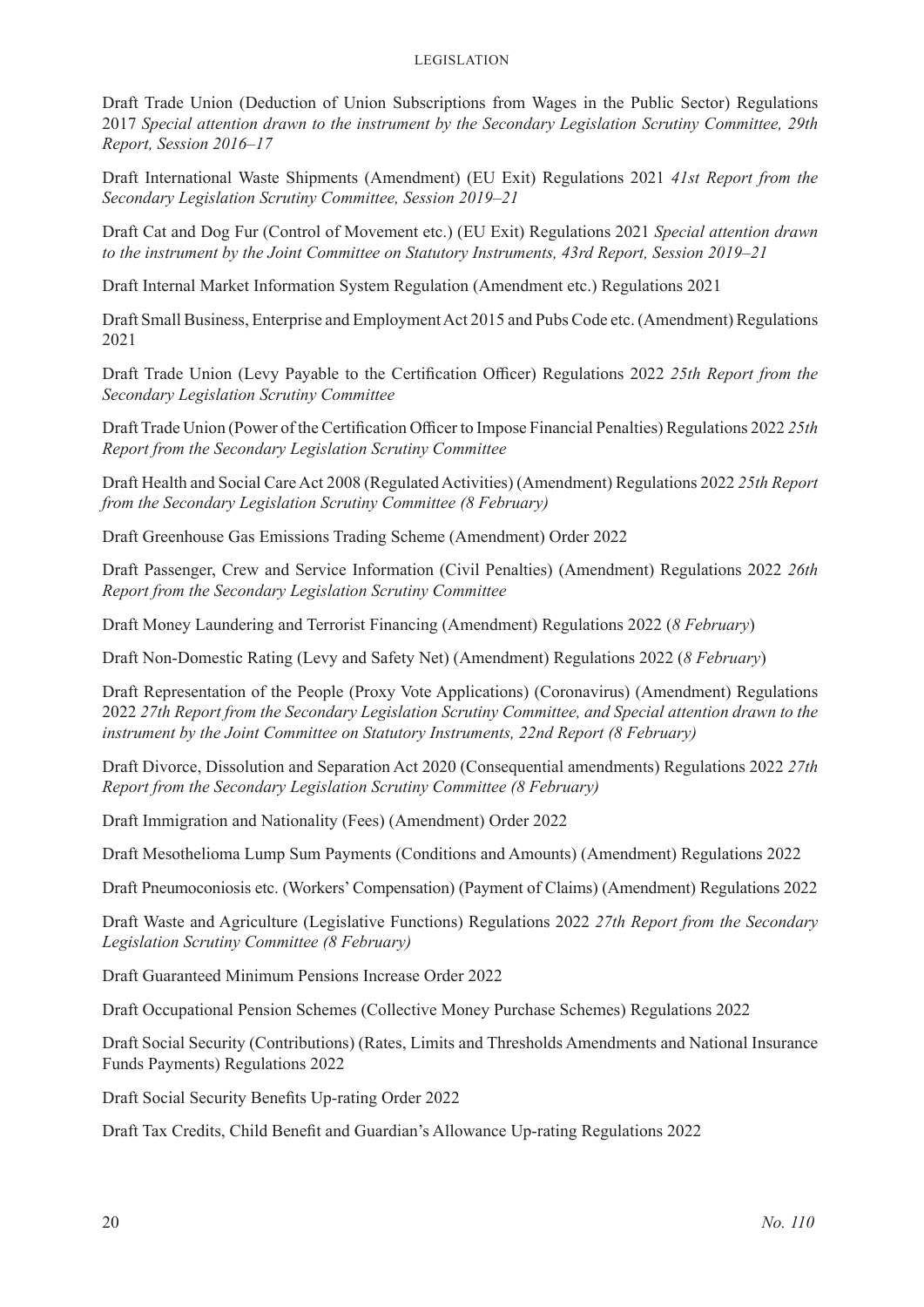### **Negative Instruments**

Town and Country Planning (Napier Barracks) Special Development Order 2021 *Special attention drawn to the instrument by the Secondary Legislation Scrutiny Committee, 13th Report. Praying time expired 1 November 2021.*

Health Protection (Coronavirus, International Travel and Operator Liability) (England) (Amendment) (No. 22) Regulations 2021 *23rd Report from the Secondary Legislation Scrutiny Committee. Praying time ends 2 February.*

Surveillance Camera Code of Practice *23rd Report from the Secondary Legislation Scrutiny Committee. Praying time ended 13 January. (2 February)*

Health Protection (Coronavirus, International Travel and Operator Liability) (England) (Amendment) (No. 23) Regulations 2021 *24th Report from the Secondary Legislation Scrutiny Committee. Praying time ends 3 February.*

Rent Officers (Housing Benefit and Universal Credit Functions) (Amendment and Modification) Order 2021 *25th Report from the Secondary Legislation Scrutiny Committee. Praying time ends 6 February.*

Common Organisation of the Markets in Agricultural Products (Marketing Standards and Organic Products) (Transitional Provisions) (Amendment) Regulations 2021 *25th Report from the Secondary Legislation Scrutiny Committee. Praying time ends 5 February.*

Sea Fisheries (Amendment etc.) (No. 2) Regulations 2021 *25th Report from the Secondary Legislation Scrutiny Committee. Praying time ends 10 February.*

Health Protection (Coronavirus, International Travel and Operator Liability) (England) (Amendment) (No. 24) Regulations 2021 *25th Report from the Secondary Legislation Scrutiny Committee. Praying time ends 21 February.*

Customs Importation (Miscellaneous Provisions and Amendment) (EU Exit) (Amendment) Regulations 2021 *25th Report from the Secondary Legislation Scrutiny Committee. Praying time ends 21 February.*

Official Controls (Extension of Transitional Periods) (England and Wales) (Amendment) (No. 2) Regulations 2021 *25th Report from the Secondary Legislation Scrutiny Committee. Praying time ends 21 February.*

Health Protection (Coronavirus, International Travel and Operator Liability) (England) (Amendment) (No. 25) Regulations 2021 *25th Report from the Secondary Legislation Scrutiny Committee. Praying time ends 21 February.*

Human Medicines (Amendment) (Supply to Northern Ireland) Regulations 2021 *25th Report from the Secondary Legislation Scrutiny Committee. Praying time ends 22 February.*

Health Protection (Coronavirus, International Travel and Operator Liability) (England) (Amendment) (No. 26) Regulations 2021 *25th Report from the Secondary Legislation Scrutiny Committee. Praying time ends 23 February.*

Building Regulations etc. (Amendment) (England) Regulations 2021 *Special attention drawn to the instrument by the Secondary Legislation Scrutiny Committee, 26th Report from the Secondary Legislation Scrutiny Committee. Praying time ends 21 February.*

Ozone-Depleting Substances (Grant of Halon Derogations) Regulations 2021 *26th Report from the Secondary Legislation Scrutiny Committee. Praying time ends 5 February.*

Nuclear Safeguards (Fees) Regulations 2021 *26th Report from the Secondary Legislation Scrutiny Committee. Praying time ends 6 February.*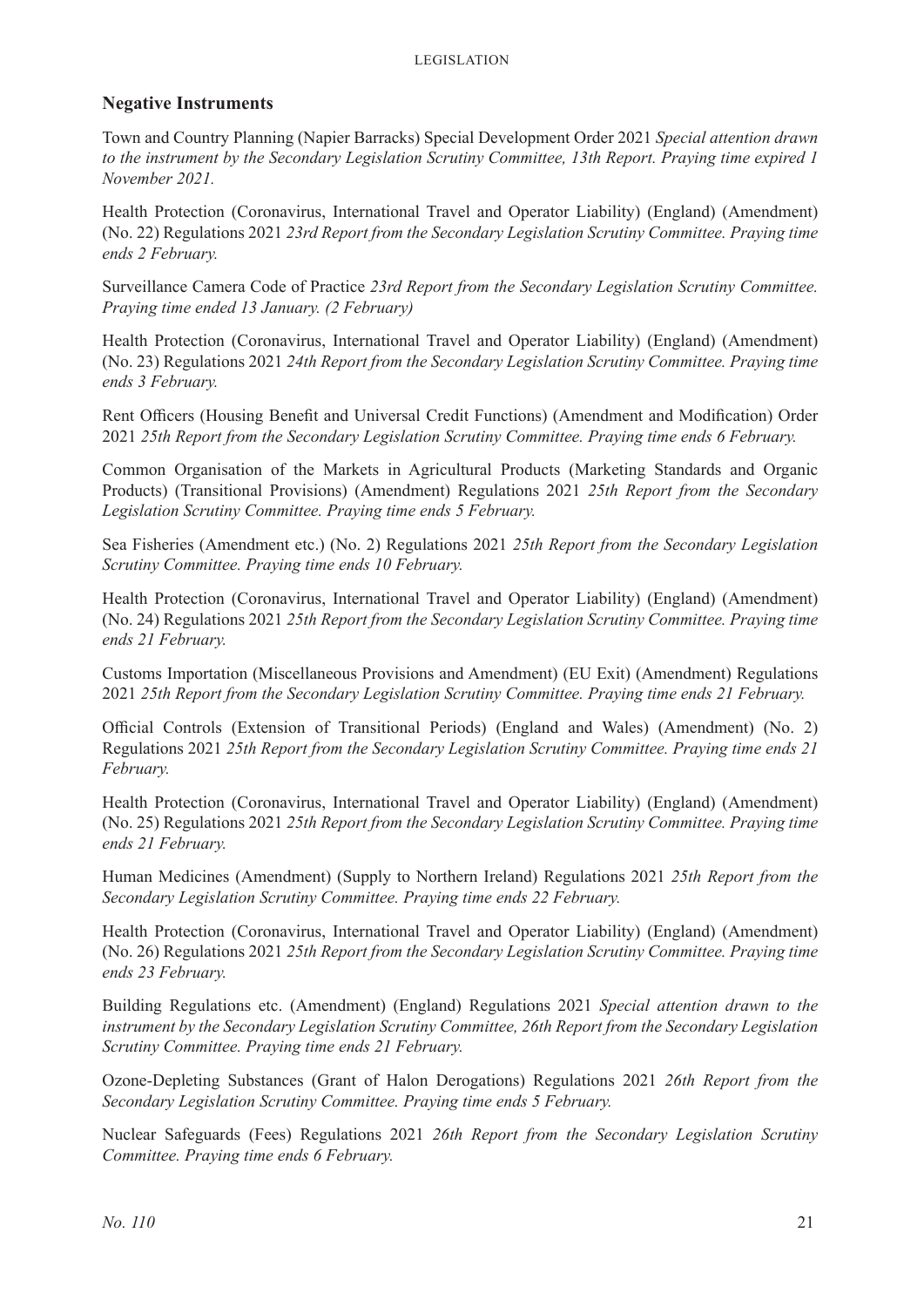Town and Country Planning (General Permitted Development etc.) (England) (Amendment) (No. 3) Order 2021 *Special attention drawn to the instrument by the Secondary Legislation Scrutiny Committee, 26th Report from the Secondary Legislation Scrutiny Committee. Praying time ends 23 February.*

Official Controls (Temporary Measures) (Coronavirus) (Amendment) (No. 3) Regulations 2021 *26th Report from the Secondary Legislation Scrutiny Committee. Praying time ends 23 February.*

Prison and Young Offender Institution (Coronavirus) (Amendment) Rules 2022 *Special attention drawn to the instrument by the Secondary Legislation Scrutiny Committee, 25th Report from the Secondary Legislation Scrutiny Committee. Praying time ends 23 February.*

Statutory Sick Pay (Coronavirus) (Funding of Employers' Liabilities) Regulations 2022 *26th Report from the Secondary Legislation Scrutiny Committee. Praying time ends 23 February.*

Statutory Sick Pay (Coronavirus) (Funding of Employers' Liabilities) (Northern Ireland) Regulations 2022 *26th Report from the Secondary Legislation Scrutiny Committee. Praying time ends 23 February.*

Health Protection (Coronavirus, International Travel and Operator Liability) (England) (Amendment) Regulations 2022 *26th Report from the Secondary Legislation Scrutiny Committee. Praying time ends 24 February.*

Statement of changes in Immigration Rules *26th Report from the Secondary Legislation Scrutiny Committee. Praying time ends 10 February.*

Wills Act 1837 (Electronic Communications) (Amendment) Order 2022 *27th Report from the Secondary Legislation Scrutiny Committee. Praying time ends 1 March.*

Private Storage Aid for Pigmeat (England) (Amendment) Regulations 2022 *27th Report from the Secondary Legislation Scrutiny Committee. Praying time ends 2 March.*

Protection of Animals at the Time of Killing (Amendment) (England) Regulations 2022 *Special attention drawn to the instrument by the Secondary Legislation Scrutiny Committee, 27th Report. Praying time ends 3 March.*

School and Early Years Finance (England) Regulations 2022 *27th Report from the Secondary Legislation Scrutiny Committee. Praying time ends 3 March.*

### **Legislative Reform Order in Progress**

 *Date of Laying Procedure* Draft Legislative Reform (Renewal of National Radio Multiplex 31 January Affirmative Licences) Order 2022

### **Proposed Negative Statutory Instrument laid under the European Union (Withdrawal) Act 2018**

Pesticides (Revocation) (EU Exit) Regulations 2022 *Sifting period expires: 3 February*

#### **Treaty before the House**

Agreement between the United Kingdom and the French Republic concerning Railway Undertaking Licences in respect of Rail Transport Services through the Channel Fixed Link *Scrutiny period expires: 8 March*

### **Retirements**

*The following members of the House have given notice of their intention to retire.*

Lord Rotherwick (1 February)

Lord Fellowes (10 February)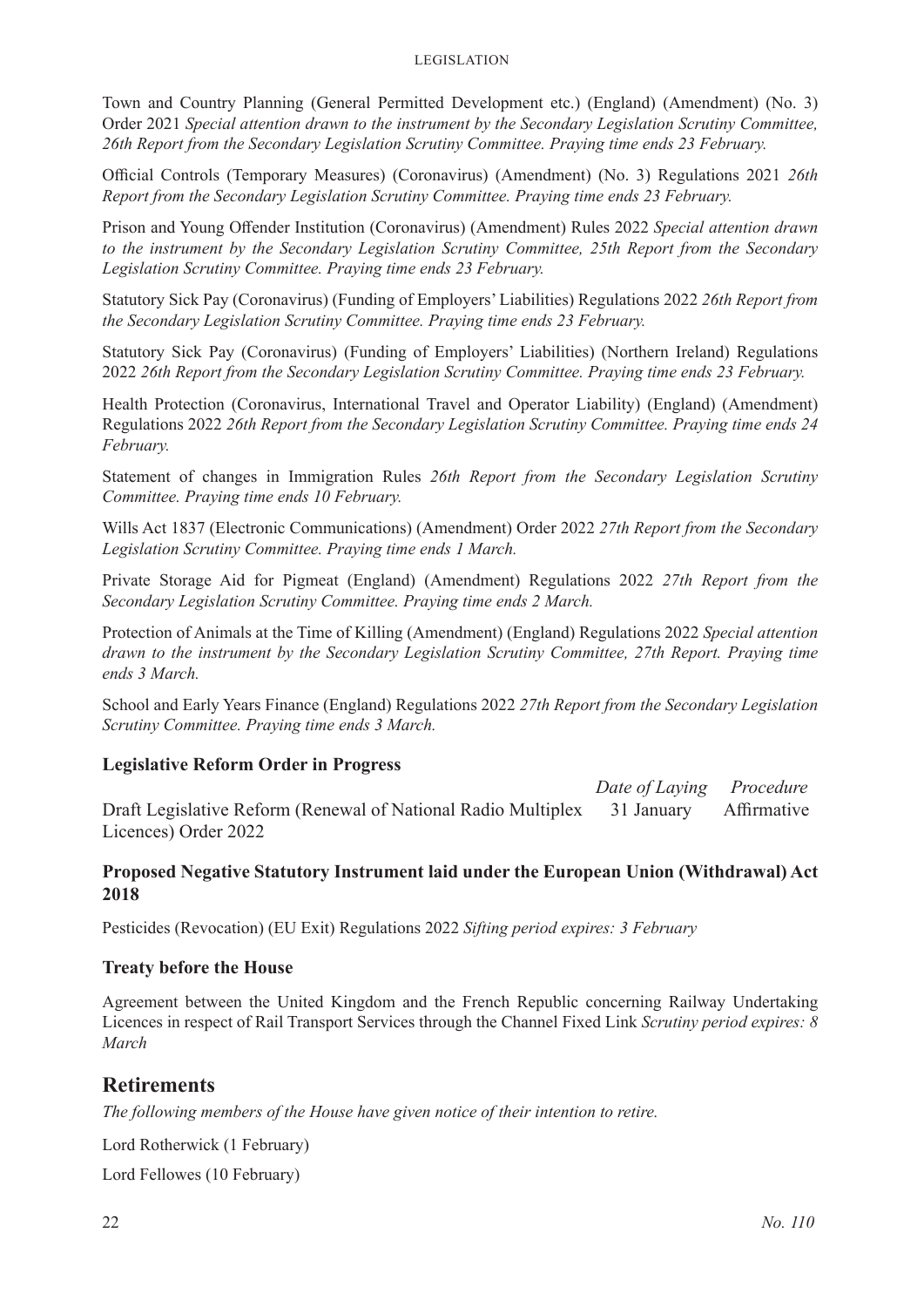### **Committees**

*Only the next meeting of each Committee is listed below. Further details of these meetings, and of planned further meetings, may be found in the House of Lords Committees Weekly Bulletin. Meetings are hybrid where a Committee Room is listed*

| <b>Tuesday 1 February</b>                          |                              |                    |
|----------------------------------------------------|------------------------------|--------------------|
| <b>Environment and Climate Change Committee</b>    | Room 2                       | 9.30am             |
| <b>Built Environment Committee</b>                 | Virtual meeting              | 9.45am             |
| Science and Technology Committee                   | Virtual meeting              | 10.00am            |
| Common Frameworks Scrutiny Committee               | Virtual meeting<br>(webcast) | 10.30am            |
| Industry and Regulators Committee                  | Room 4A                      | 10.30am            |
| Communications and Digital Committee               | Room 4A                      | 2.15 <sub>pm</sub> |
| Economic Affairs Committee                         | Room 2A                      | 3.00pm             |
| European Affairs Committee                         | Room 4                       | 3.00pm             |
| Secondary Legislation Scrutiny Committee           | Committee Room G             | 3.45pm             |
| <b>Wednesday 2 February</b>                        |                              |                    |
| <b>Constitution Committee</b>                      | Virtual meeting              | 10.00am            |
| Delegated Powers and Regulatory Reform Committee   | Virtual meeting              | 11.30am            |
| Human Rights (Joint Committee)                     | Room 2                       | 2.40pm             |
| <b>Public Services Committee</b>                   | Room 4                       | 3.00pm             |
| <b>Finance Committee</b>                           | Committee Room G             | 3.15pm             |
| <b>Statutory Instruments (Joint Committee)</b>     | Virtual meeting              | 3.40pm             |
| Protocol on Ireland/Northern Ireland Sub-Committee | Virtual meeting              | 4.00 <sub>pm</sub> |
| <b>Thursday 3 February</b>                         |                              |                    |
| Fraud Act 2006 and Digital Fraud Committee         | <b>Microsoft Teams</b>       | $9.30$ am          |
| <b>Adult Social Care Committee</b>                 | Microsoft Teams              | 10.00am            |
| <b>Monday 7 February</b>                           |                              |                    |
| Children and Families Act 2014 Committee           | Virtual meeting              | 2.30 <sub>pm</sub> |
| National Security Strategy (Joint Committee)       | Room 4A                      | 4.00 <sub>pm</sub> |
| <b>Wednesday 9 February</b>                        |                              |                    |
| <b>Conduct Committee</b>                           | Room G-32, Millbank<br>House | 4.00 <sub>pm</sub> |
| <b>Thursday 10 February</b>                        |                              |                    |
| Liaison Committee                                  |                              | 2.00 <sub>pm</sub> |
| <b>Monday 21 February</b>                          |                              |                    |
| House of Lords Commission                          | The Lord Speaker's<br>Room   | 4.00 <sub>pm</sub> |
| <b>Tuesday 22 February</b>                         |                              |                    |
| Justice and Home Affairs Committee                 |                              | 9.00am             |
| <b>Tuesday 22 March</b>                            |                              |                    |
| Parliamentary Works Estimates Commission           | Room 13                      | 2.00 <sub>pm</sub> |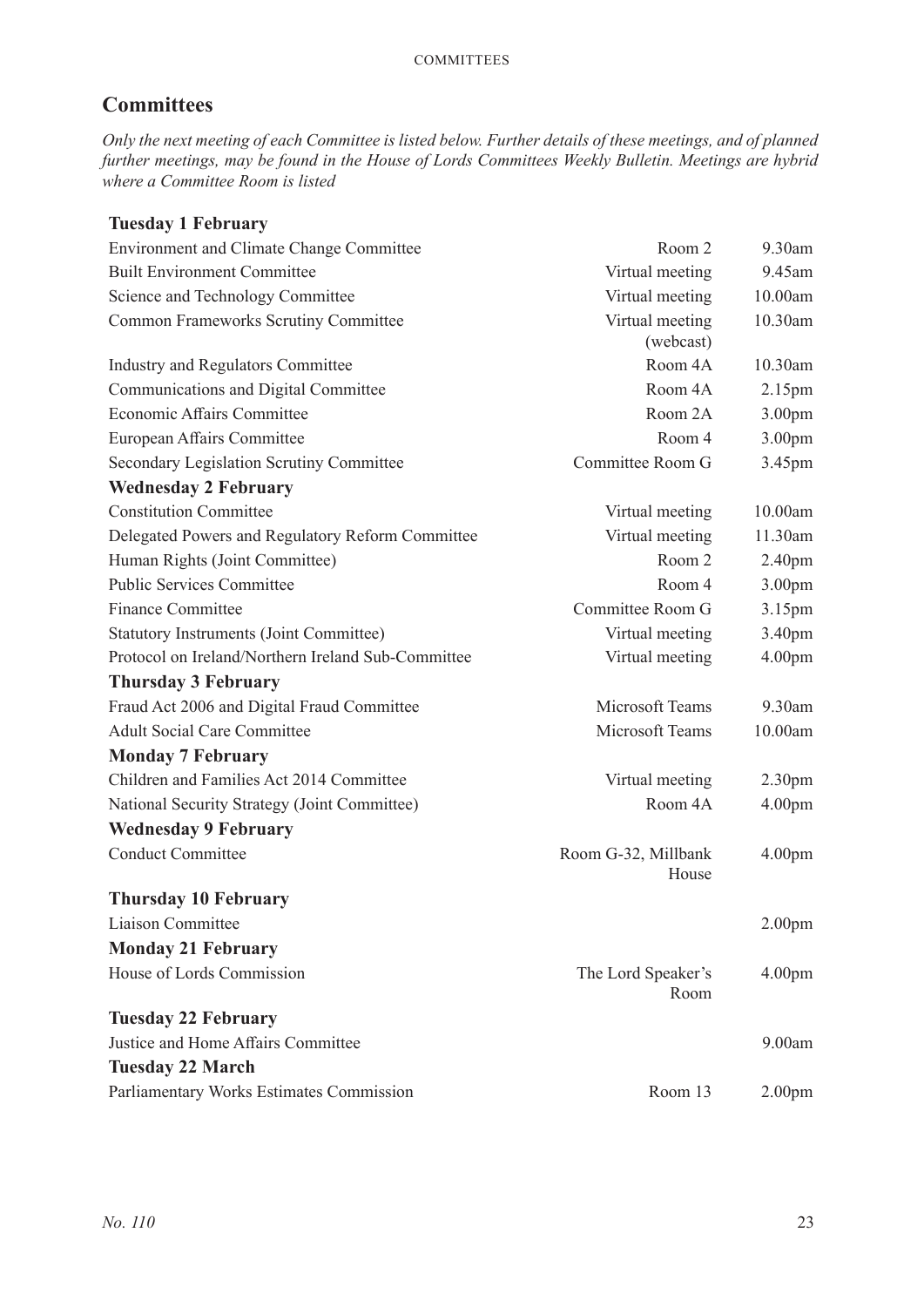### **Minutes of Proceedings of Monday 31 January 2022**

*The House met at 2.30pm.*

*Prayers were read by the Lord Bishop of Durham.*

1 **Retirement** The Lord Speaker (Lord McFall of Alcluith) informed the House of the retirement with effect from 31 January of Lord Coe under section 1 of the House of Lords Reform Act 2014.

### **Public Business**

2 **Middle East: human rights** A question was asked by Baroness Anelay of St Johns and answered by Lord Goldsmith of Richmond Park.

3 **Intelligence: Russia** A question was asked by Lord Wallace of Saltaire and answered by Baroness Williams of Trafford.

4 **NHS dentistry** A question was asked by Lord Hunt of Kings Heath and answered by Lord Kamall.

5 **COVID-19: antiviral pills** A question was asked by Baroness Rawlings and answered by Lord Kamall.

6 **Cultural Objects (Protection from Seizure) Bill** A bill to extend the protection from seizure or forfeiture given to cultural objects was brought from the Commons. It was read a first time and ordered to be printed. (HL Bill 103)

7 **Motor Vehicles (Compulsory Insurance) Bill** A bill to amend retained EU law relating to compulsory insurance for the use of motor vehicles; and for connected purposes was brought from the Commons. It was read a first time and ordered to be printed. (HL Bill 104)

8 **Economic crime: planned Government bill** Lord Callanan answered Questions on an answer to an Urgent Question on Economic crime: planned Government bill, asked in the House of Commons on Wednesday 26 January.

9 **Health and Care Bill** The bill was further considered in Committee, beginning with amendment 213A. The House resumed after the debate on amendment 224 was adjourned.

10 **Sue Gray report** The Lord Privy Seal (Baroness Evans of Bowes Park) repeated a Statement made in the House of Commons.

11 **Data Protection: immigration exception** Lord Paddick moved that this House takes note of (1) the Data Protection Act 2018 (Amendment of Schedule 2 Exemption) Regulations 2022 and the safeguards to protect individual data subject rights, and (2) the Court of Appeal judgment in *Open Rights Group and another v the Secretary of State for the Home Department*. After debate, the motion was withdrawn.

12 **Health and Care Bill** The bill was further considered in Committee, beginning with the resumed debate on amendment 224. Amendments 225A, 225B, 225C and 232 were agreed to. The House resumed after amendment 236B.

*The House adjourned at 12.10am on Tuesday 1 February until 2.30pm the same day.*

**Simon Burton** *Clerk of the Parliaments*

### **Grand Committee Business**

*The Grand Committee met in the Moses Room at 3.45pm.*

**Subsidy Control Bill** The bill was considered in Committee. Amendments were considered. The Committee adjourned after Schedule 2 was agreed to.

*The Committee adjourned at 7.41pm.*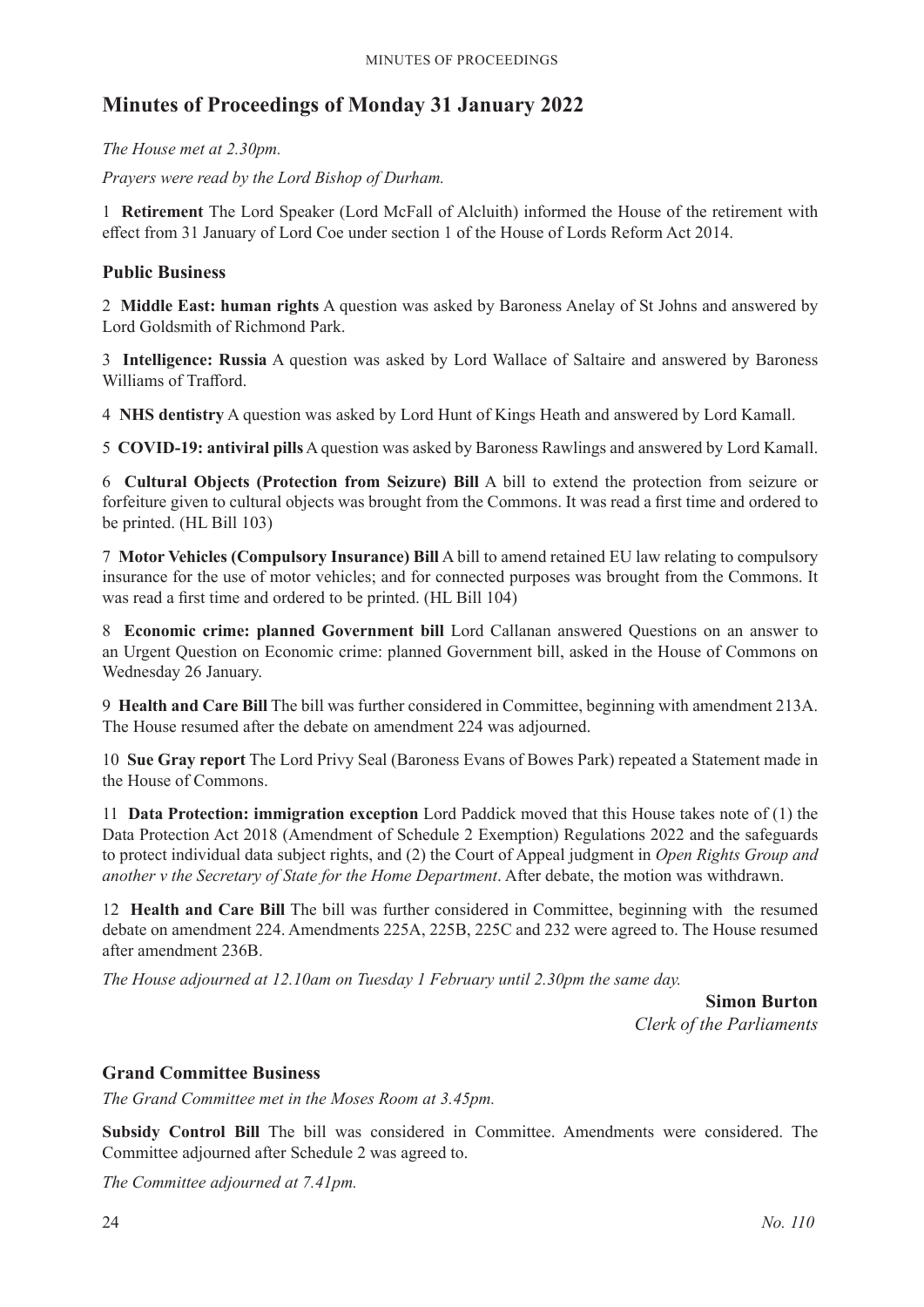### **Papers**

*All statutory instruments laid before the House are accompanied by an Explanatory Memorandum presented by command of Her Majesty, unless otherwise indicated.*

### **Command Papers**

The following papers were presented to the House by command of Her Majesty:

1. Explanatory Memorandum (Revised)—Replacement Explanatory Memorandum to the Building Regulations etc. (Amendment) (England) Regulations 2021 (15 December).  $(-)$ 

2. Explanatory Memorandum (Revised)—Replacement Explanatory Memorandum to the Family Proceedings Fees (Amendment) Order 2022 (19 January). (—)

### **Affirmative Instruments**

The following instruments were laid before the House for approval by resolution:

1. Draft Legislative Reform (Renewal of National Radio Multiplex Licences) Order 2022, laid under section 14 of the Legislative and Regulatory Reform Act 2006, together with an explanatory document recommending the Affirmative procedure

- 2. Draft Combined Authorities (Borrowing) Regulations 2022
- 3. Draft Energy Performance of Buildings (England and Wales) (Amendment) Regulations 2022
- 4. Draft National Minimum Wage (Amendment) Regulations 2022

5. Draft Social Security (Scotland) Act 2018 (Disability Assistance and Information-Sharing) (Consequential Provision and Modifications) Order 2022

### **Negative Instruments**

The following instruments were laid before the House:

- 1. Apprenticeships (Miscellaneous Provisions) (Amendment) (England) Regulations 2022 (86)
- 2. Asylum Support (Amendment) Regulations 2022 (78)

3. Birmingham Commonwealth Games(Concurrent Exercise of Traffic Management Powers) Regulations 2022 (80)

### **Papers not subject to Parliamentary Proceedings**

The following papers were laid before the House:

- 1. Consolidated NHS provider accounts 2020–21
- 2. Report and Accounts of Health and Social Care Information Centre 2020–21
- 3. Report and Accounts of Monitor 2020–21
- 4. Report and Accounts of NHS Commissioning Board 2020–21
- 5. Report and Accounts of Sir John Soane's Museum 2020–21
- 6. Report and Accounts of the Department of Health and Social Care 2020–21
- 7. Report and Accounts of the Ebbsfleet Development Corporation 2020–21
- 8. Report and Accounts of the Gangmasters and Labour Abuse Authority 2020–21

*No. 110* 25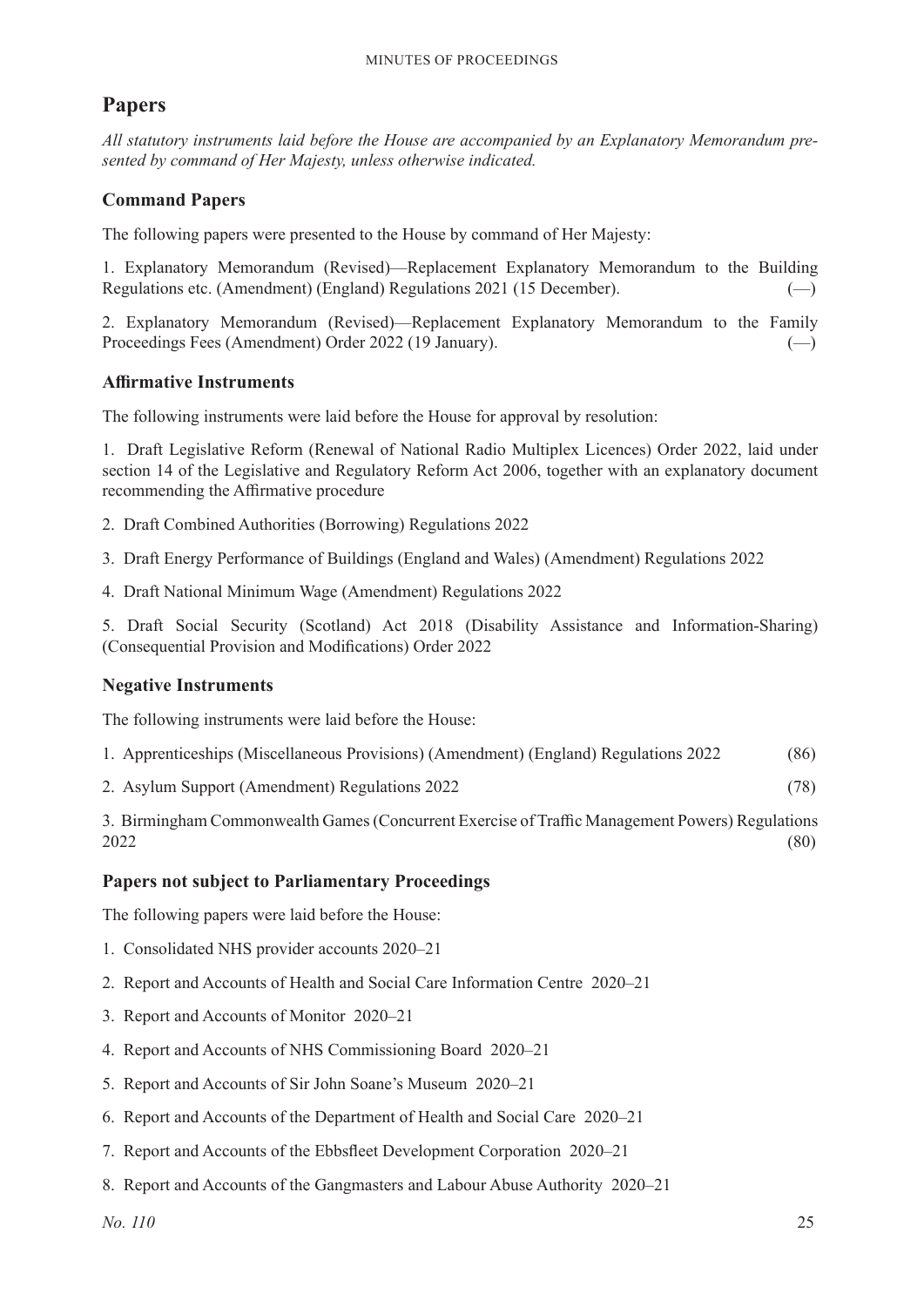#### Minutes of Proceedings

9. Report and Accounts of the NHS Counter Fraud Authority 2020–21

10. Report on the number of notices served, directions given and enforcement notices served under the Aviation Security Act 1982 during 2021

11. Report on the number of notices served, directions given and enforcement notices served under the Channel Tunnel (Security) Order 1994 during 2021

12. Trustees' Report and Consolidated Financial Statements of the National Museum of the Royal Navy 2020–21